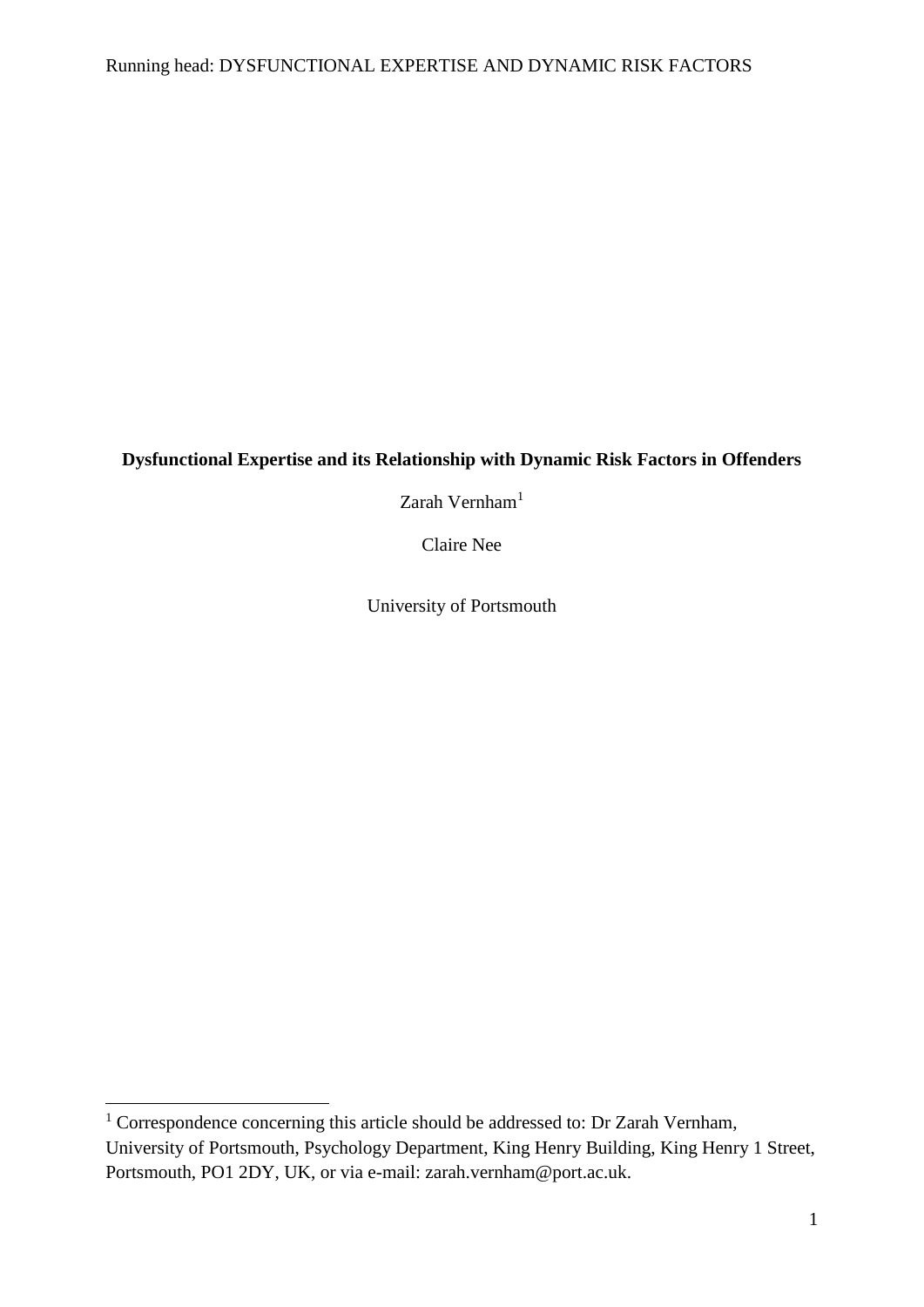### **Abstract**

Predicting the risk an offender poses is vital for protecting the public and/or the offender themselves; thus reducing recidivism rates. Dynamic risk factors are useful for informing treatment programmes because of their changeability. However, the current conceptualisation of dynamic risk factors has recently been under scrutiny within the rehabilitation literature, because their categorical nature lacks description and cannot explain the underlying causal mechanisms of offending behaviours. Expertise is a new area within the rehabilitation literature that examines the decision-making processes involved across the offending episode (prior, during, and after a crime). It is one example of how looking more closely at the processes the offender employs across the offending episode might help to understand more clearly some of the mechanisms underlying dynamic risk factors. This article first discusses the literature and theoretical models that have been proposed with regard to risk prediction and offender expertise, before exploring the links between the two. Using a theoretical framework, which moves away from a deficit-based focus to one in which emphasis is placed on the offender's own personal agency, the authors describe how the competencies underpinning cognition can be used as a starting point for positive change. Implications for offender treatments are discussed.

*Keywords*: Dynamic risk factors; Expertise; Offending; Risk assessment; Treatment; Agency.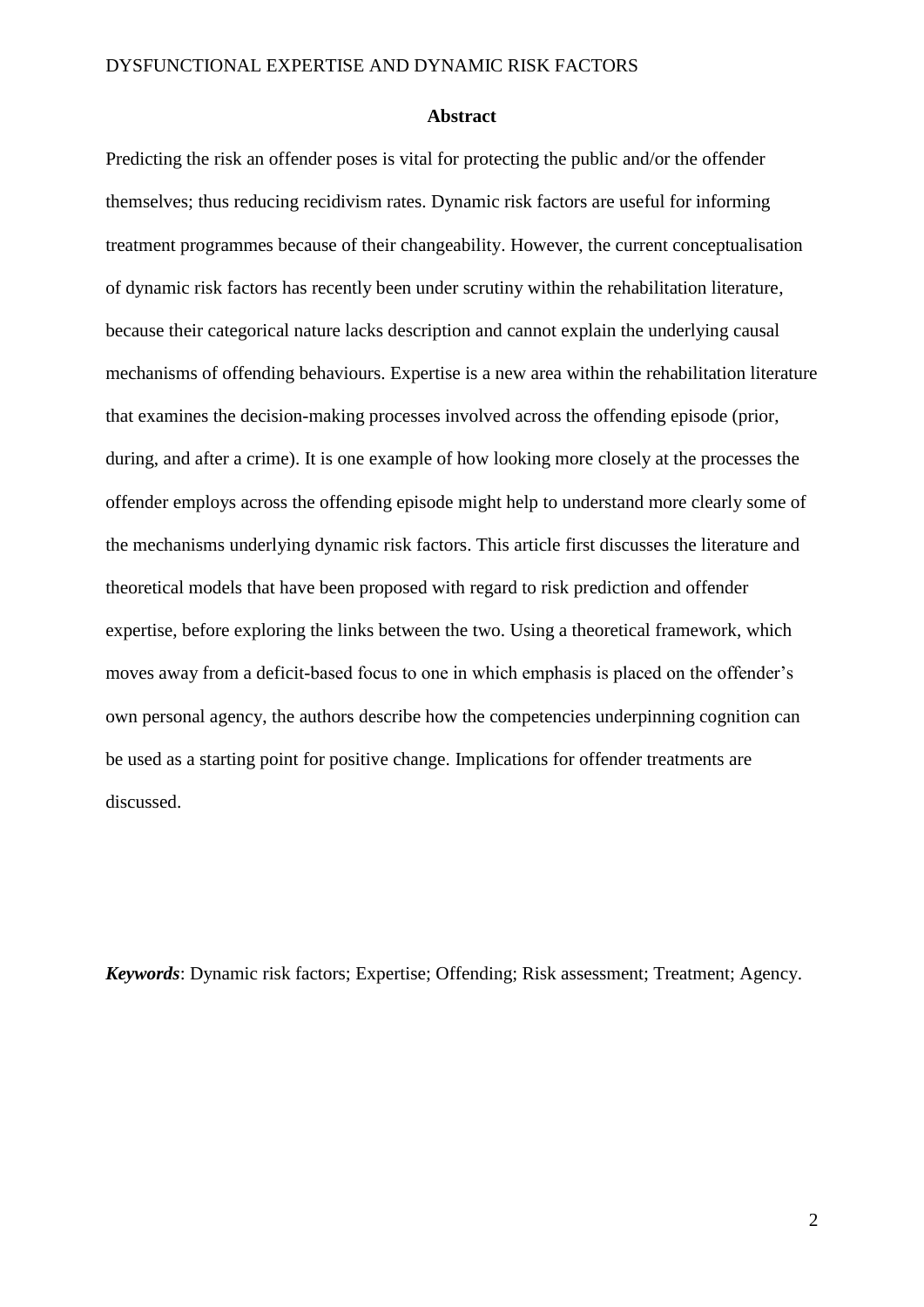### **Dysfunctional Expertise and its Relationship with Dynamic Risk Factors in Offenders**

Academics and practitioners in the area of forensic psychology, specifically the explanation, assessment and rehabilitation of offenders, frequently focus on the importance of predicting and measuring risk of offending. Differentiating high risk offenders from low risk offenders is important for not only protecting the public and the offenders themselves, but also for police, courts, and those working within correctional facilities (Andrews & Bonta, 2003). The risk that someone poses is important to measure as it allows for interventions to be tailored towards the offender's specific needs (e.g., in terms of risk level and type/cause of offending), which subsequently contributes to the prevention of future offences. However, predicting risk is a difficult task that still needs a great deal of attention, particularly with regard to those factors that can be changed (i.e., dynamic risk factors, such as substance abuse and unemployment) and the impact that such factors can have on treatment success and reoffending rates.

Currently, the prediction of risk of reoffending is based upon clusters of dynamic risk factors that correlate with recidivism (Heffernan & Ward, 2015). As a result, the underlying psychological mechanisms of these factors and how they explain or cause offending behaviours have been neglected. Additionally, the link between offender expertise (i.e., the necessary mechanisms, skills and knowledge that the offender acquires through practice to be able to fulfil their crime; Nee & Ward, 2015) and risk prediction has not been explored, yet an understanding of the mechanisms underpinning expertise could contribute to a better understanding of what dynamic risk factors are and how they should be conceptualised. If the conceptualisation of dynamic risk factors is re-examined then the interventions available for offenders should have a larger impact and ultimately recidivism rates should decrease. Therefore, in this article the aim is to explore how awareness of expertise and competency in offenders can contribute to a deeper understanding of dynamic risk factors. The article will first provide an overview of dynamic risk factors and the debate that currently exists within this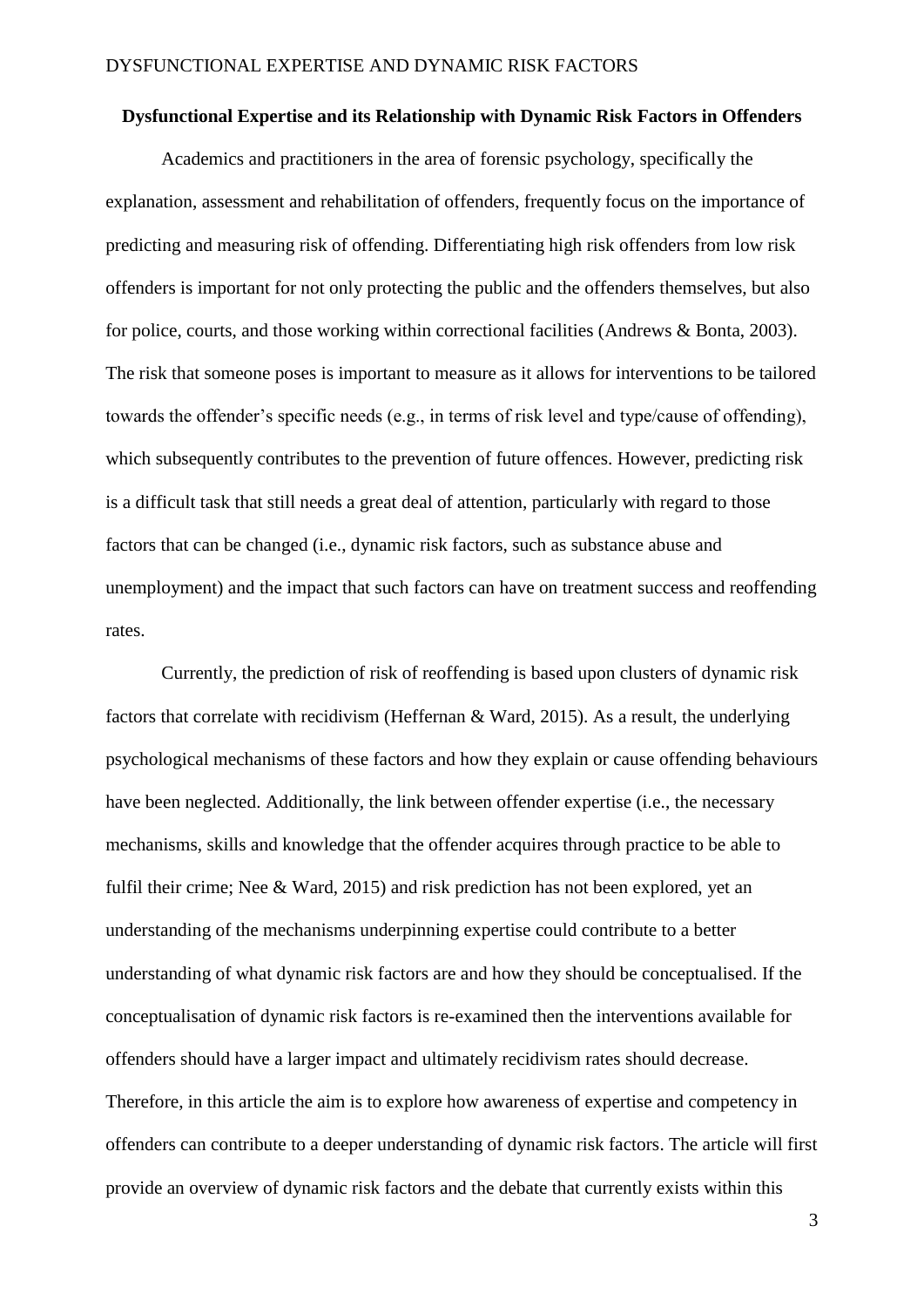area before describing the literature surrounding expertise in offenders. The article will then turn to a more detailed examination of expertise and how it interlinks with various domains of dynamic risk factors in acquisitive offenders (specifically burglars) and more briefly in child sexual offenders<sup>i</sup>. These two types of offending have arguably the most developed accounts of expertise in correctional psychology. Finally, the implications for treatment will be discussed.

### **Overview of the Debate Surrounding Dynamic Risk Factors**

Risk assessments are an essential part of clinical and/or forensic practice, and therefore researchers and practitioners have focused on identifying those factors that accurately measure and predict risk (referred to as risk factors). Risk factors can vary in changeability, with static factors being historical, unchangeable features, such as number of previous convictions or age at first conviction, and dynamic factors being changeable features, such as emotional state or poor coping strategies (Bonta, 1996). Dynamic risk factors can additionally vary in terms of duration: Stable (relatively enduring problems, e.g., alcoholism) versus acute (rapidly changing problems, e.g., emotional collapse; Hanson & Harris, 2000). Although static risk factors have strong predictive validity and are easy to measure, their lack of changeability means that they cannot be the focus of treatment programmes nor can they be altered to help reduce recidivism rates (Andrews & Bonta, 2006). Conversely, whilst dynamic risk factors are difficult to reliably measure and generally have poorer predictive validity than static risk factors (Craig, Browne & Beech, 2008), they can be modified and consequently are more useful for informing treatment programmes. As a result, it is the dynamic risk factors that, if dealt with appropriately in treatment, should help to reduce recidivism. Nevertheless, whilst there seems to be a clear distinction between static and dynamic factors in terms of risk prediction, there is not necessarily such a distinction between the two types of factors when it comes to understanding different types of crime. This is because static factors (e.g., criminal convictions) can be seen as outcomes of dynamic factors (e.g., anti-social attitudes; Beech & Craig, 2012; Beech & Ward, 2004).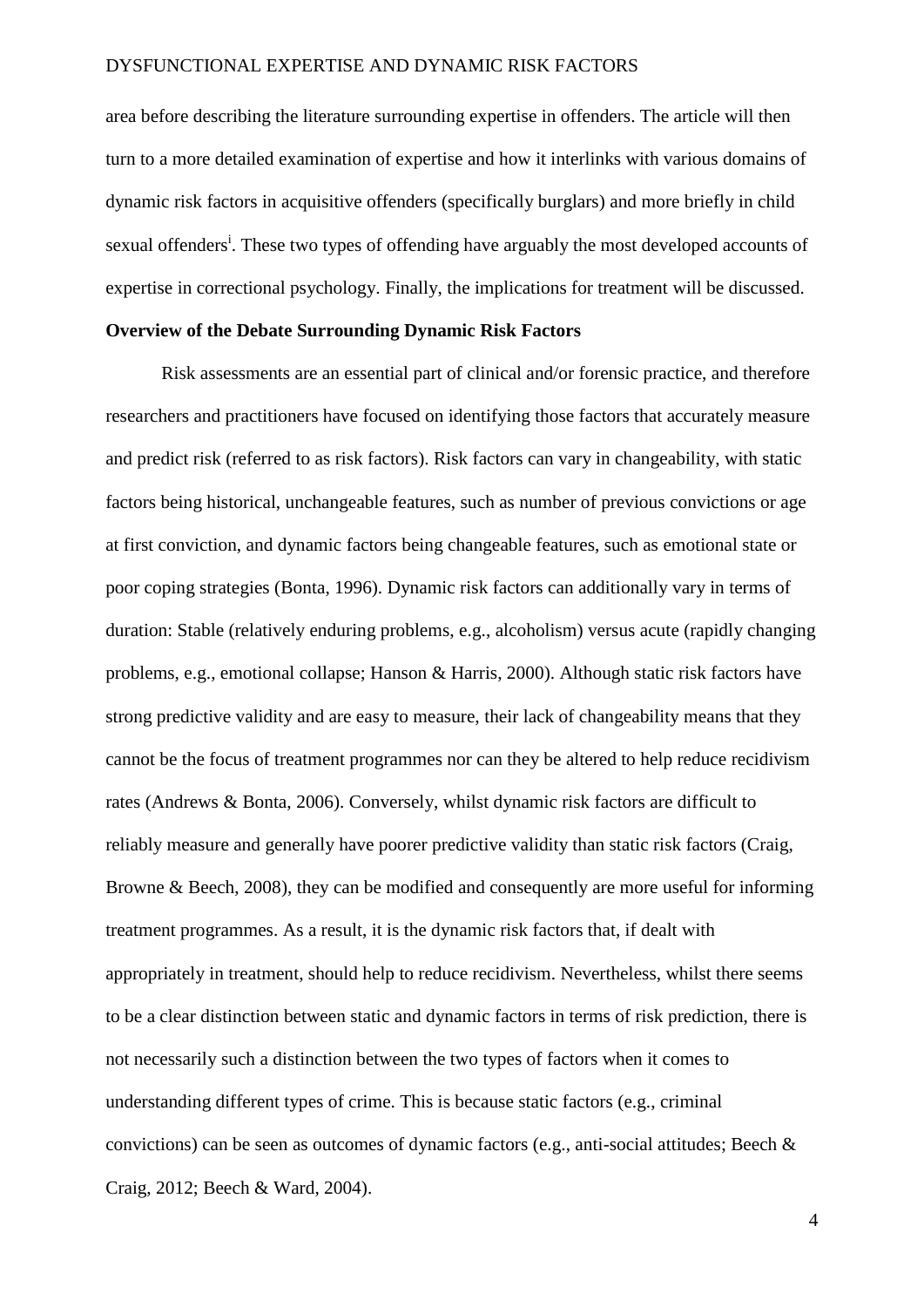Additionally, although risk factors predict crime, it is important to note that protective factors can promote desistance; thus can also be predictive of recidivism (Thornton, 2013). Protective factors are those variables that mitigate or eliminate risk, such as school achievement, supportive family, or positive peer groups. By monitoring the presence or absence of protective factors, one can learn what factors were in place when the offender did not offend and what factors were not in place when the offender did offend (Rogers, 2000). Consequently, it is important to introduce and maintain protective factors in the offenders' life to help reduce the risk of reoffending. However, cause and effect cannot be established and so it is difficult to determine whether it is protective factors that cause the reduction in reoffending, or the result of other confounding factors, such as maturational effects.

The Risk-Need-Responsivity (RNR) model (Andrews & Bonta, 2003; Andrews, Bonta & Hoge, 1990) is undoubtedly the most influential risk-orientated model of offender rehabilitation. It has significantly contributed to the understanding and prediction of risk by emphasising the need to distinguish between static and dynamic risk factors. The RNR model is based on three principles that help to understand the prediction of risk and the classification of offenders for treatment: (1) *Risk*, which refers to matching the offenders level of intervention to their risk of reoffending; (2) *Need*, which refers to assessing the dynamic risk factors or criminogenic needs and targeting them in treatment; (3) *Responsivity*, which refers to how the treatment is provided, emphasising the need for the intervention to be tailored to the individual characteristics of each offender (e.g., learning style or level of motivation). Andrews and Bonta (1995) used the three principles of the RNR model to create an actuarial criminogenic risk/need assessment tool known as the Level of Service Inventory-Revised (LSI-R). The LSI-R is a 54-item measure that addresses ten domains (including both static and dynamic factors) associated with offending behaviours: Criminal history, education/employment, financial, family/marital, accommodation, leisure/recreation, companions, alcohol/drug problems, emotional/personal, and attitudes/orientation. Higher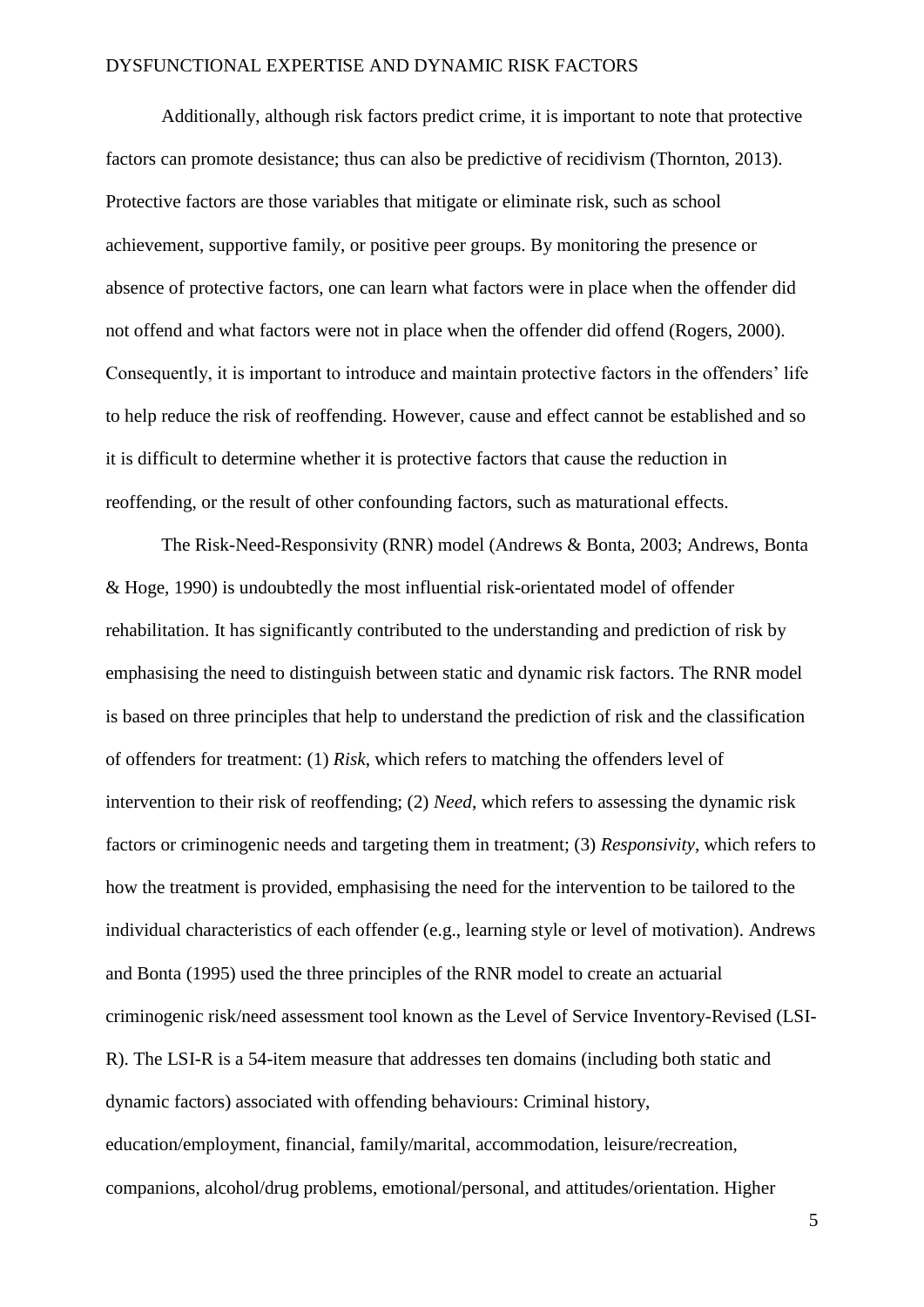scores on this assessment indicate a higher propensity to commit further criminal acts, and it has been found to have good predictive validity (around 65%; Raynor, Kynch, Roberts & Merrington, 2000). Measures of risk, such as the LSI-R, are used to allocate individuals to treatment programmes and to determine the necessary intensity of the treatment. Despite the RNR model; (i) being theoretically based (e.g., the Psychology of Criminal Conduct (PCC), General Personality and Social Psychological Perspective on Criminal Conduct (GPSPP), and Personal Interpersonal Community-Reinforcement Perspective (PIC-R)); (ii) obtaining strong empirical support (e.g., Andrews & Bonta, 2006; Bonta & Andrews, 1993; Dowden & Andrews, 2003, 2004; Hanson, Bourgon, Helmus & Hodgson, 2009); and (iii) leading to a wide range of research in the area of offender assessment and treatment (e.g., Hefferman & Ward, 2015; Ward, Melser & Yates, 2007), it has been highly criticised with regard to its focus on dynamic risk factors, lack of scope, and lack of theoretical and practical implications (e.g., Ward & Brown, 2004; Ward & Beech, 2015).

Based on the initial research into risk prediction, it is apparent that dynamic risk factors are merely interpreted as a list of features or vague descriptions based on those variables that have been found to correlate with offending behaviours (e.g., substance misuse, lack of employment, and no stable accommodation; Brunton-Smith & Hopkins, 2013). This suggests that dynamic risk factors have been inadequately defined and that current conceptualisations overlook the highly varying nature of these variables, ignoring the need to consider their internal structure (Ward  $& Beech, 2015$ ). That is, there is a lack of theoretical underpinnings within the conceptualisation of dynamic risk factors which means that such factors do not explain the causal psychological mechanisms, or maintenance, of offending behaviours (Mann, Hanson & Thornton, 2010). These issues with measuring and conceptualising dynamic risk factors have led to much debate within the offender rehabilitation literature. This has therefore resulted in many researchers and practitioners exploring ways in which dynamic risk factors can be better understood in order to; prevent the literature from purely focusing on prediction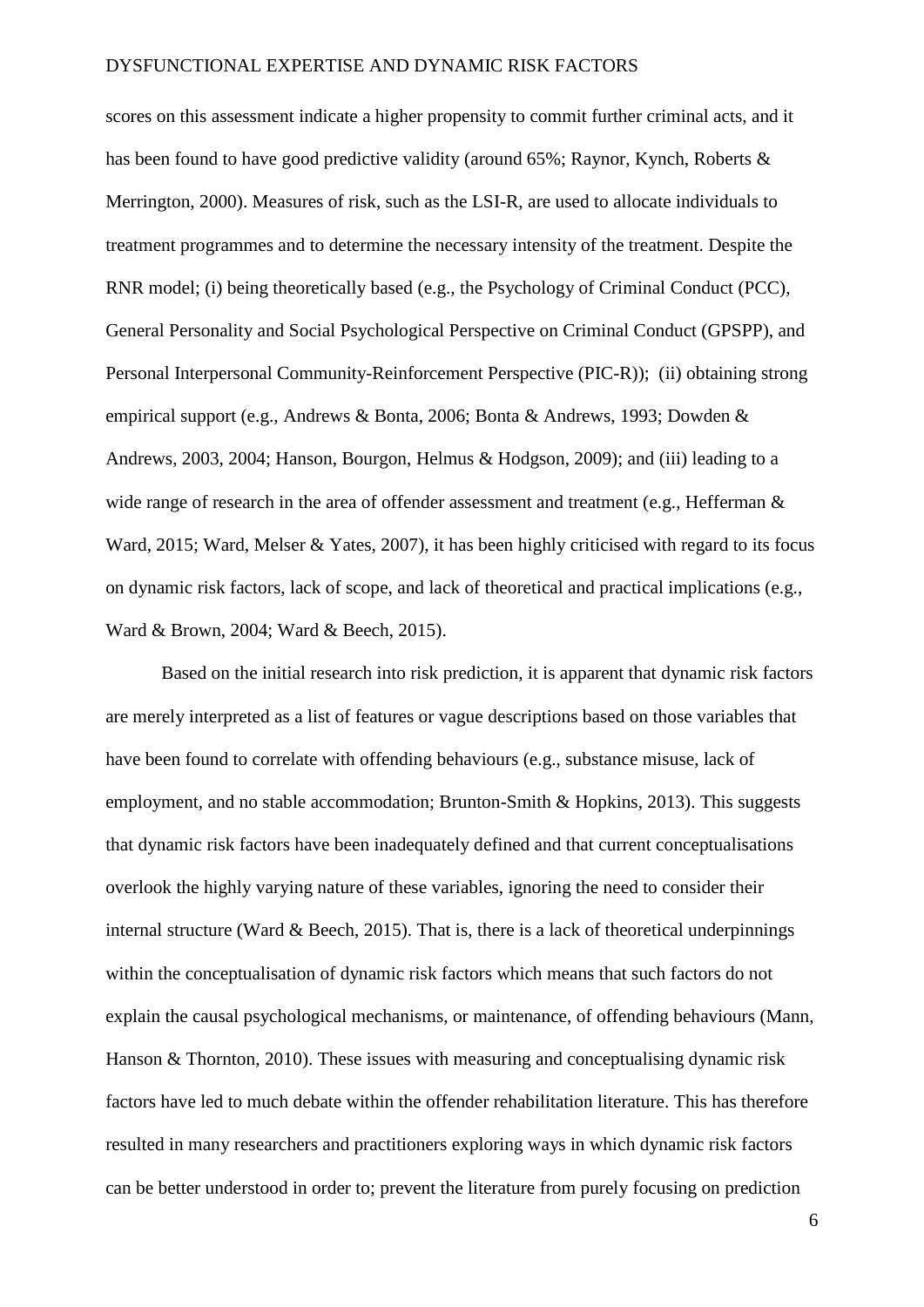at the expense of explanation, improve risk assessments, and successfully treat individuals (Ward, 2014; Ward & Beech, 2015).

Risk domains often form the basis of offender risk assessments (e.g., the LSI-R (Andrews & Bonta, 1995), Static-99 (Hanson & Thornton, 2000), or Violence Risk Appraisal Guide (VRAG; Quinsey, Harris, Rice & Cormier, 2006)), and research supports the notion that there are at least four major domains of risk: Cognition (cognitive skill deficits or offensesupportive beliefs), self-regulation (negative affect or poor self-management), interpersonal functioning (social skill and intimacy deficits), and sexual (sexual deviance and preoccupation; Hanson & Harris 2000; Thornton, 2002). However, it is important to note that these particular domains may differ slightly depending on the type of crime. For example, sexual offenders may have all four to varying degrees, but there may be no sexual domain for acquisitive or violent offending; instead, other domains may be more prominent (e.g., the cognition domain will probably be more prominent for acquisitive offenders and the self-regulation domain more prominent for violent offenders). Nevertheless, regardless of the exact crime type or risk domain categories, it is unclear how the risk domains function to cause specific offending behaviours.

Beech and Ward (2004) were the first to explore the possible conceptual and causal relationships between etiological theories and risk factors. They developed the Etiological Model of Risk, which outlines the offence process and considers; developmental variables (e.g., abuse), vulnerabilities (measured by static risk factors, e.g., psychosocial problems, and stable dynamic risk factors, e.g., self-regulation problems), triggering events or contextual risk factors (e.g., access to victims), and dynamic acute risk factors (e.g., arousal). Despite the important theoretical developments since this model was proposed, the significance of the link between risk and aetiology has been neglected, and so more is needed to create a conceptual bridge between risk assessment and etiological theory.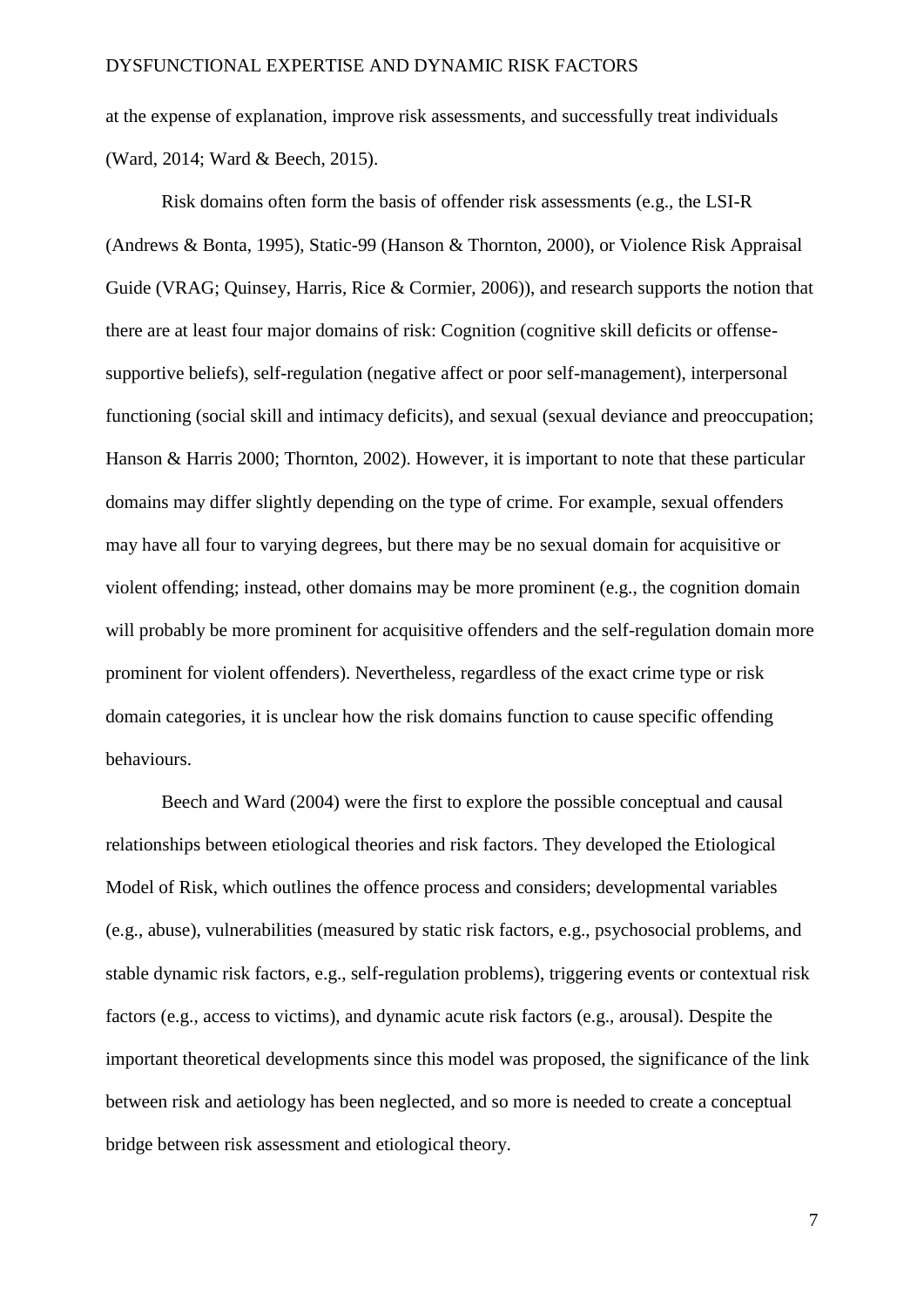The research by Beech and Ward (2004) challenges the static/dynamic distinction because Beech and Ward claim that static risk factors only have significant predictive validity because they act as markers of past actions of dynamic risk factors. Mann et al. (2010) also challenged the static/dynamic distinction. They developed a list of psychologically meaningful risk factors based on what factors had the highest predictability of reoffending. Mann et al. conceptualised dynamic risk factors as propensities to offend that are triggered in certain contexts, and so dynamic risk factors are vulnerabilities that may or may not lead to an offence. However, this conceptualisation is unclear because the causal mechanisms that mediate the relationship between the risk factors and offending have not been established.

Heffernan and Ward (2015) explored the nature and function of dynamic risk factors in their ability to explain sexual offending and guide treatment. They argued that when risk domains are labelled as deficits or risk factors that there is the tendency to undermine the offenders perceived agency (i.e., to remove responsibility for the actions away from the offender). Therefore, Heffernan and Ward (2015) referred to dynamic risk factors as composite constructs and developed a new etiological model: The Agency Model of Risk (AMR). The AMR proposes three levels of agency; (1) *personal level*, which refers to what the individual believes about themselves (e.g., personal values, priorities, norms); (2) *social level*, which refers to the self in relation to others (e.g., interpersonal interactions and reinforcement); and (3) *systems level*, which refers to the physical states that influence offending (e.g., biological needs). These three agency levels can influence one another and are each associated with a distinct set of goals (values that direct behaviour), plans and strategies (the actions or skills that need to be implemented in order to achieve the goals), action implementation (offending behaviours), and self-monitoring and reflection. It is believed that dynamic risk factors and protective factors are the psychological and social processes that refer to the components of agency (i.e., goals, plans, strategies, action implementation, self-reflection), and consequently they impair normal functioning within the individuals' social, cultural and physical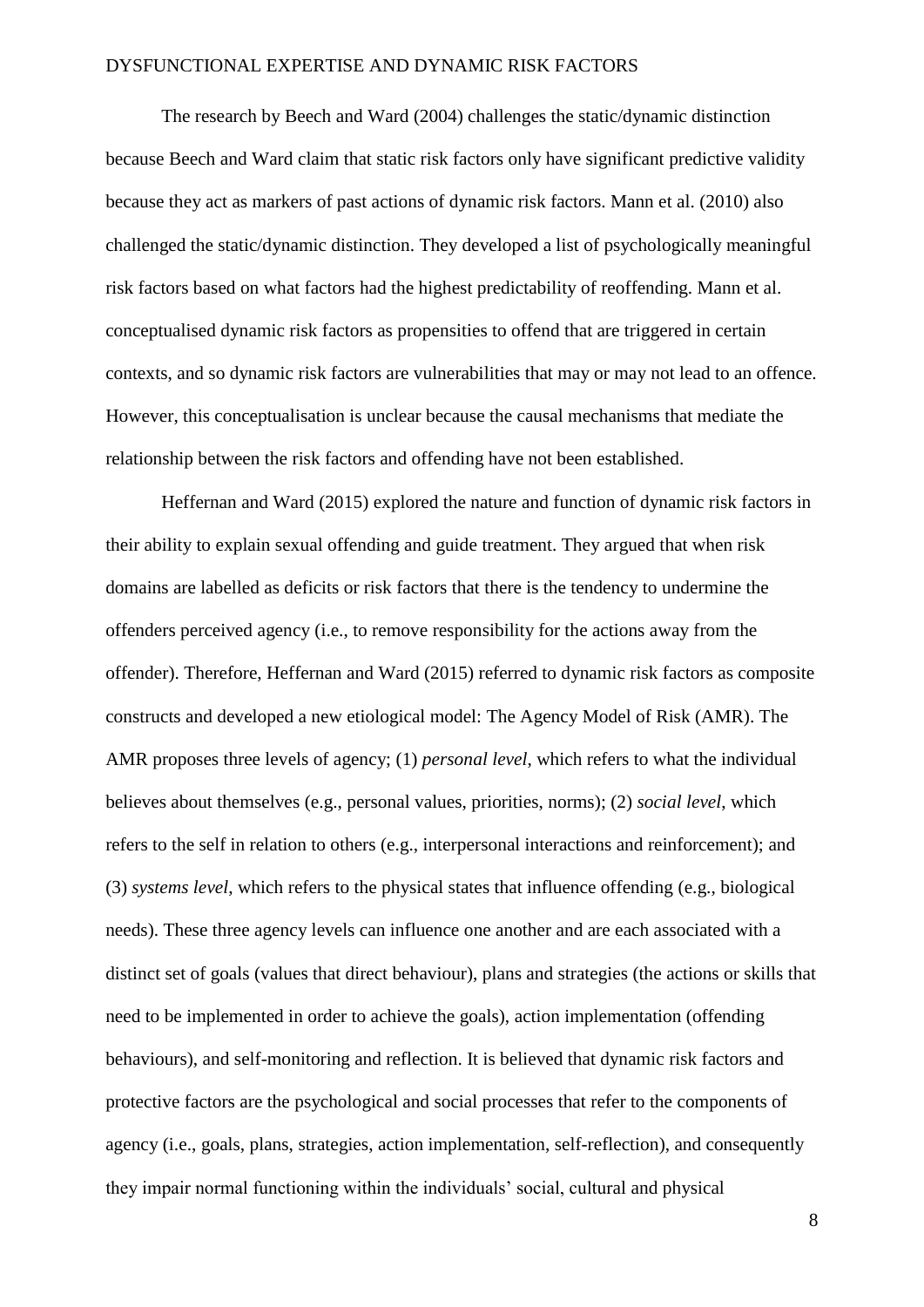environments. That is, dynamic risk factors are the mechanisms that influence someone's ability to act in a prosocial or goal-directed manner. Four risk domains are distributed across the components of the AMR: Intimacy deficits, general self-regulation problems, cognitive distortions, and sexual deviance. The AMR has contributed to the literature on predicting risk by attempting to explain offending behaviour rather than predict it. It highlights the complex nature present in the link between dynamic risk factors and offending, demonstrating the important roles of human agency and values that motivate behaviour. The AMR emphasises the need to be cautious when viewing risk factors as causal factors of offending.

To summarise, the reliance on measuring dynamic risk factors as correlates of recidivism has been found to be misleading. Therefore, much debate within the correctional literature has focused on exploring alternative ways of conceptualising dynamic risk factors. The need to stop viewing dynamic risk factors as causal entities of offending is clear (Ward & Beech, 2015), and several researchers are now proposing new conceptualisation systems of risk factors that no longer distinguish between static and dynamic, and that attempt to improve the explanatory power of dynamic risk factors (e.g., Heffernan & Ward, 2015). A better understanding of dynamic risk factors would help to improve the success of treatment programmes, and ultimately increase the predictive validity of dynamic risk factors; thus reducing reoffending rates. However, it is important to note that research into dynamic risk factors has focused on sexual offenders, and whilst it is likely that this research can also be applied to other types of offending, further research needs to be conducted with regard to the risk domains of other crime types before any firm conclusions can be made.

### **Expertise in Offenders**

Recently, a number of researchers within the field of offending behaviours and rehabilitation have attempted to study the decision-making processes (*cognitive operations*) involved in committing a crime. However, the focus should not just be on the commission of the crime itself, but on the entire decision chain (i.e., the decisions made prior to the crime,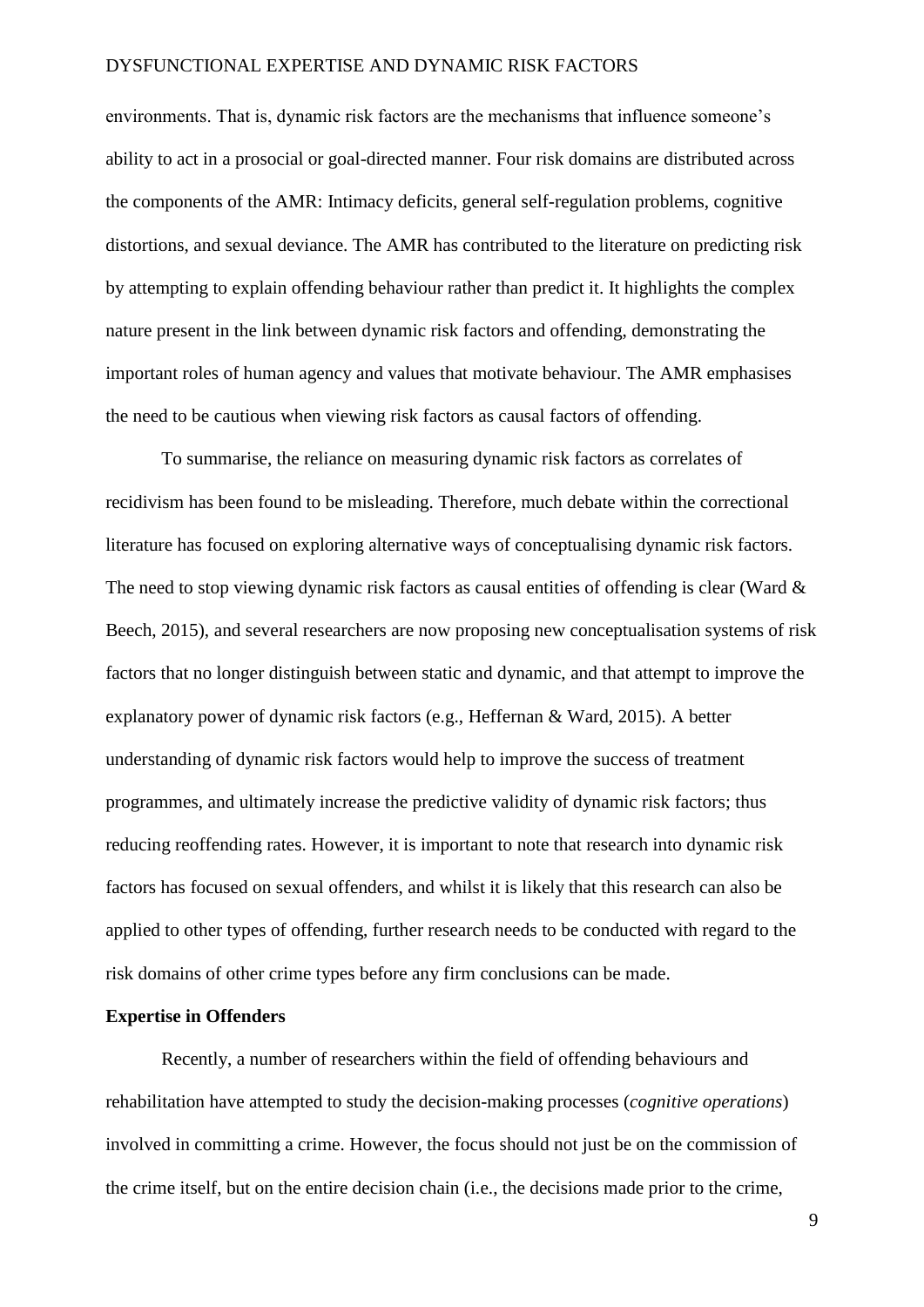during the crime, and after the crime; Nee & Ward, 2015). Within this area of decision-making is the notion of *expertise* and whether offenders are experts at making decisions related to their specific criminal acts (e.g., burglary, sexual offending, drug dealing, arson). Expertise can be defined as "the acquisition of cognitive processes and consequent behaviour that are demonstrably superior to those new to a given domain, in the sense that they are faster, more cognitively economical, are triggered automatically in relevant environments and are based on considerable experience and honing of skills over time" (Nee & Ward, 2015, pp. 2). Expertise or skill level can facilitate offending behaviours and therefore a better understanding of expertise and its cognitive, behavioural, and affective mechanisms would be useful for understanding the commission of an offence and how future offences can be prevented (Ward, 1999).

Each offence that an individual commits, results in that individual acquiring new knowledge that is processed in accordance with his existing implicit schema (Ward, 1999). Offence scripts (often thought to manifest themselves within dynamic risk factors, e.g., offence-supportive beliefs; Bourke, Ward & Rose, 2012) aid the decision-making process for committing an offence. Thus, any new knowledge obtained during the offence process will amend these scripts causing the individual to conduct their next offence in a different manner, depending on what the offender has previously learnt and experienced (Fortune, Bourke & Ward, 2015). Every offence committed can therefore be viewed as a learning curve that improves the individuals' offence-related strategies, competencies and skills, enhancing their capabilities in that particular domain (crime). As the offender becomes more competent, the outcomes of his actions increase and the chance of him being apprehended reduces. Hence, increased competencies facilitate the ability for the offender to detect offence opportunities and navigate his way past any barriers that may be preventing him from committing an offence. Those offenders who avoid detection are thought to be experts who have refined their offending skills and offence-related strategies (Bourke et al., 2012; Ward, 1999).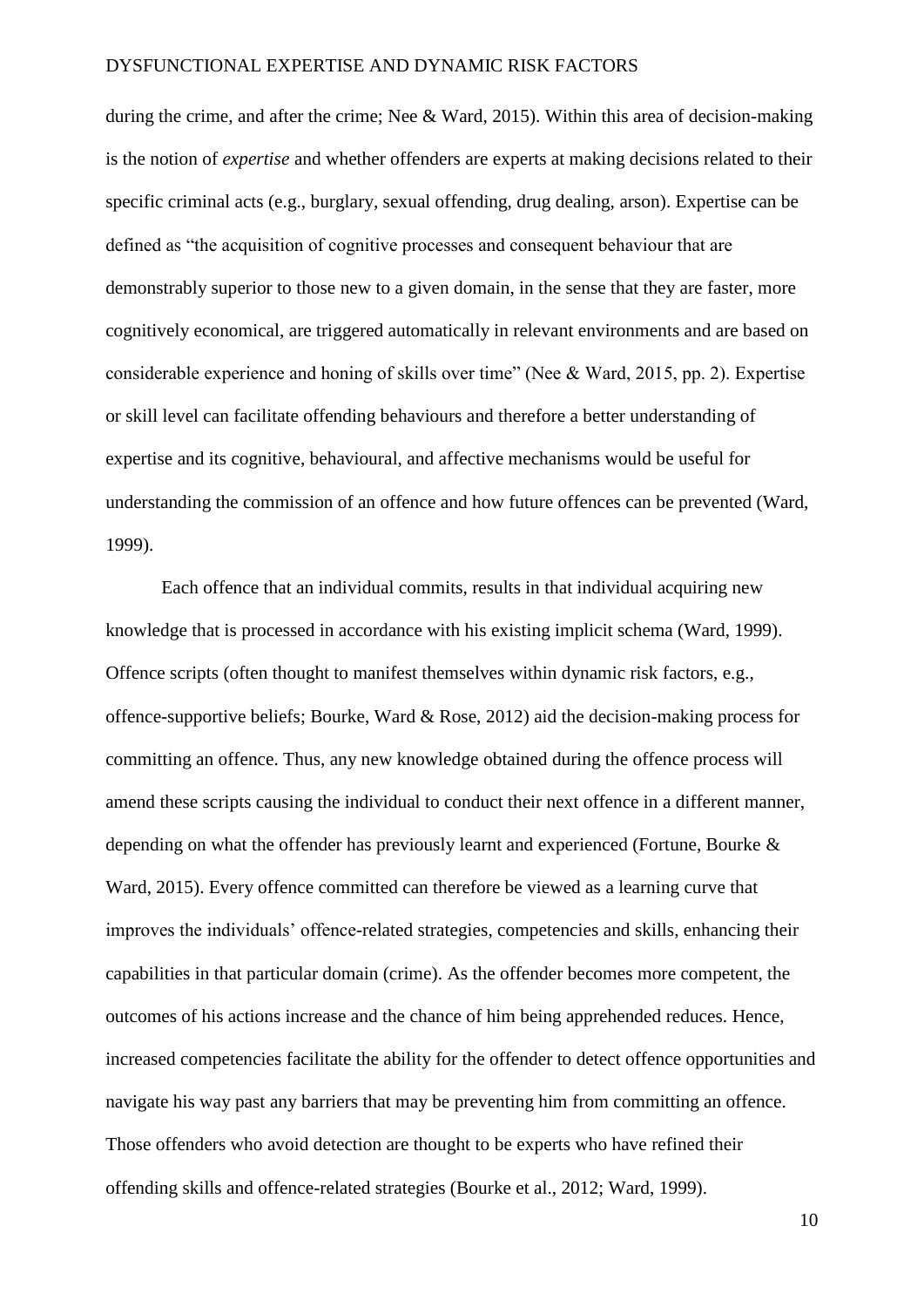Expertise, as a general concept, lies on a continuum from novices to masters (Ericsson, 2006; Hoffman, Shadbolt, Burton & Klein, 1995), and it is believed that knowing the extent of the shift from where an offender currently lies on the expertise continuum compared to where they started prior to their offending career is indicative of their vulnerabilities (which are likely to be associated with dynamic risk factors; Beech & Ward, 2004). The task for most researchers is to understand why some offenders are more capable of their crimes than others. One possible way of understanding this it to consider the differences between how knowledge is organised and structured in experts compared to non-experts. Research has shown that experts compared to non-experts perceive the environment of their crimes differently (*perceptual skills*) and that this perception is directly related to superior offending knowledge and better skills for committing the offence (*procedural skills*; Nee & Meenaghan, 2006; Topalli, 2005). Consequently, experts develop, maintain and use their cognitive abilities to assess their targets in different ways to non-experts, becoming specialised in their offending behaviours. Four cognitive mechanisms have been put forward as crucial to becoming an expert in a particular domain; (1) *chunking in memory* (through practice/experience and trial and error, the expert (offender) stores cues and patterns (schemas) in his long term memory, which means he can respond to his environment more proficiently); (2) *automaticity* (offence process, including decision-making, occurs instantly and unconsciously); (3) *situational awareness and selective preconscious attention* (an expert pre-consciously scans the environment, increasing his ability to automatically attend to, and prioritise, meaningful cues; thus the offender can make useful inferences based on small amounts of information); (4) *multi-tasking* (the automatic nature of making decisions means that the expert has free space for more conscious deliberations needed for his working memory). The notion of a continuum of expertise and that expertise has underlying cognitive mechanisms has been supported in many studies including those investigating sexual offences (of children; Bourke, et al., 2012, and adults; O'Ciardha, 2015), and burglary (Nee, 2015).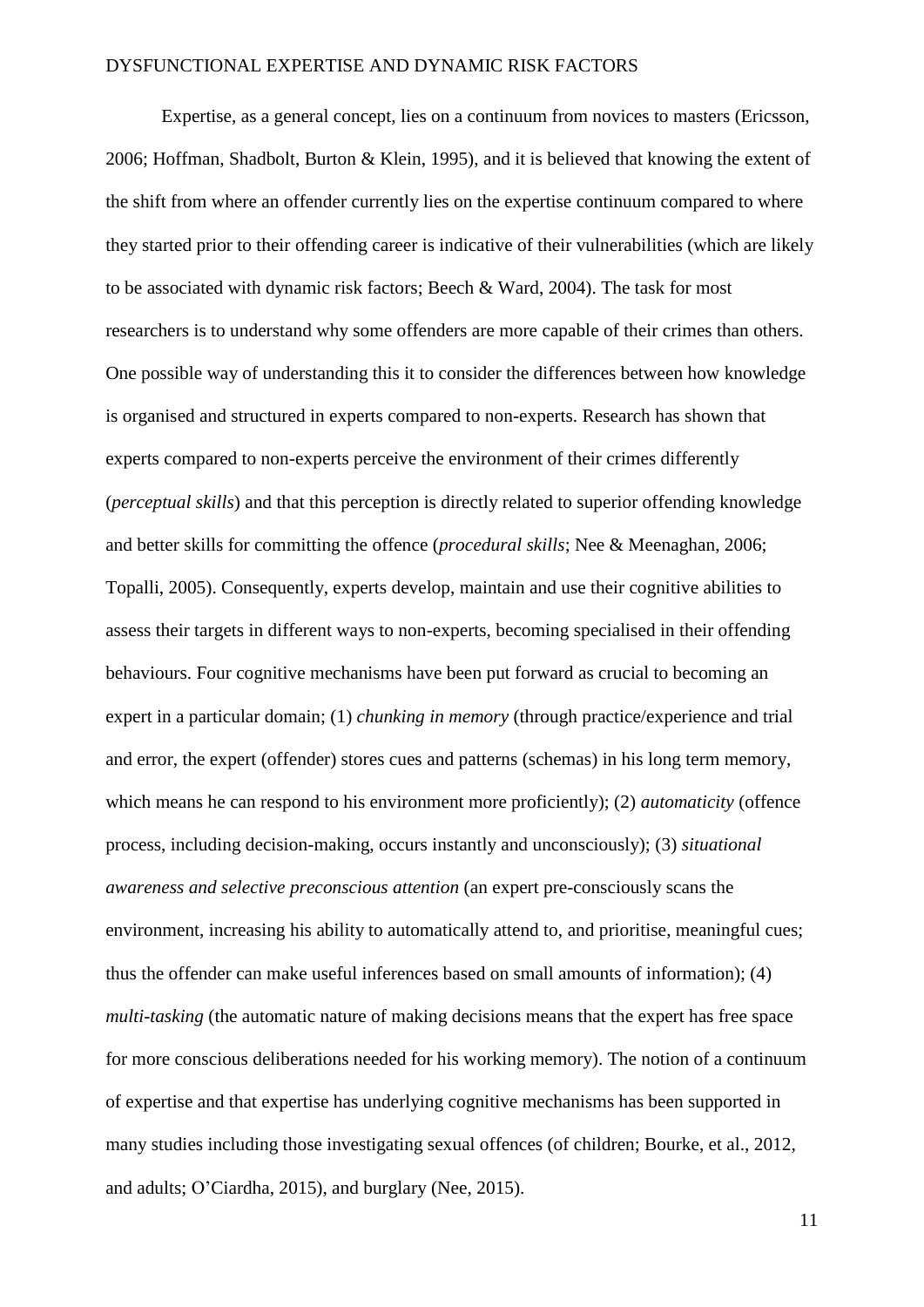Typically, expertise implies someone being exceptionally talented at a sociallyaccepted domain, such as chess or medicine. However, as is clear from what has already been mentioned in the current review, this is not always the case. Someone can be an expert within any domain, including offending. Nee and Ward (2015) propose the model of *dysfunctional expertise* to help explain the decisions made by an offender in and around the crime scene. They suggest four stages of decision-making that an experienced offender undergoes: (1) Automatic, unintentional and pre-conscious appraisal of the environment that cannot be switched off; (2) Superior and automatic recognition of the environment and offence-related cues that are meaningfully related to the expertise domain; (3) Activation of complex cognitive schemas, built up through practice, which allows for instant access to a number of exemplars and heuristics; (4) Speedy responses to environmental cues that have worked in the past and helped form offence scripts that allow for automatic commission of the offence. Nee and Ward (2015) suggest that there is the possibility for the behaviour to become more conscious and controllable at stages three and four, but that this depends on the complexity of the task and the particular individual undertaking the task. This approach helps to explain the offence process and the cognitive mechanisms that underlie the offence decision chain, e.g., the automatic and unconscious ability to attend to cues within the environment over time. Additionally, the approach has been used to help explain a variety of crimes including; burglary (Nee, 2015), drug-related offending (Casey, 2015), sexual offending (O'Ciardha, 2015), identity theft (Vieraitis, Copes, Powell & Pike, 2015), firesetting (Butler & Gannon, 2015), intimate partner violence (Day & Bowen, 2015), homicide (Brookman, 2015), and carjacking (Topalli, Jacques & Wright, 2015).

Despite the advantageous development of cognitive processes within experts, such processes can have limitations. First, as a result of the automaticity and effortless nature of making a decision, errors can be made, especially in stressful situations (Klein, 2009), and consequently crimes can go wrong. Second, as a result of the repeated learning and habitual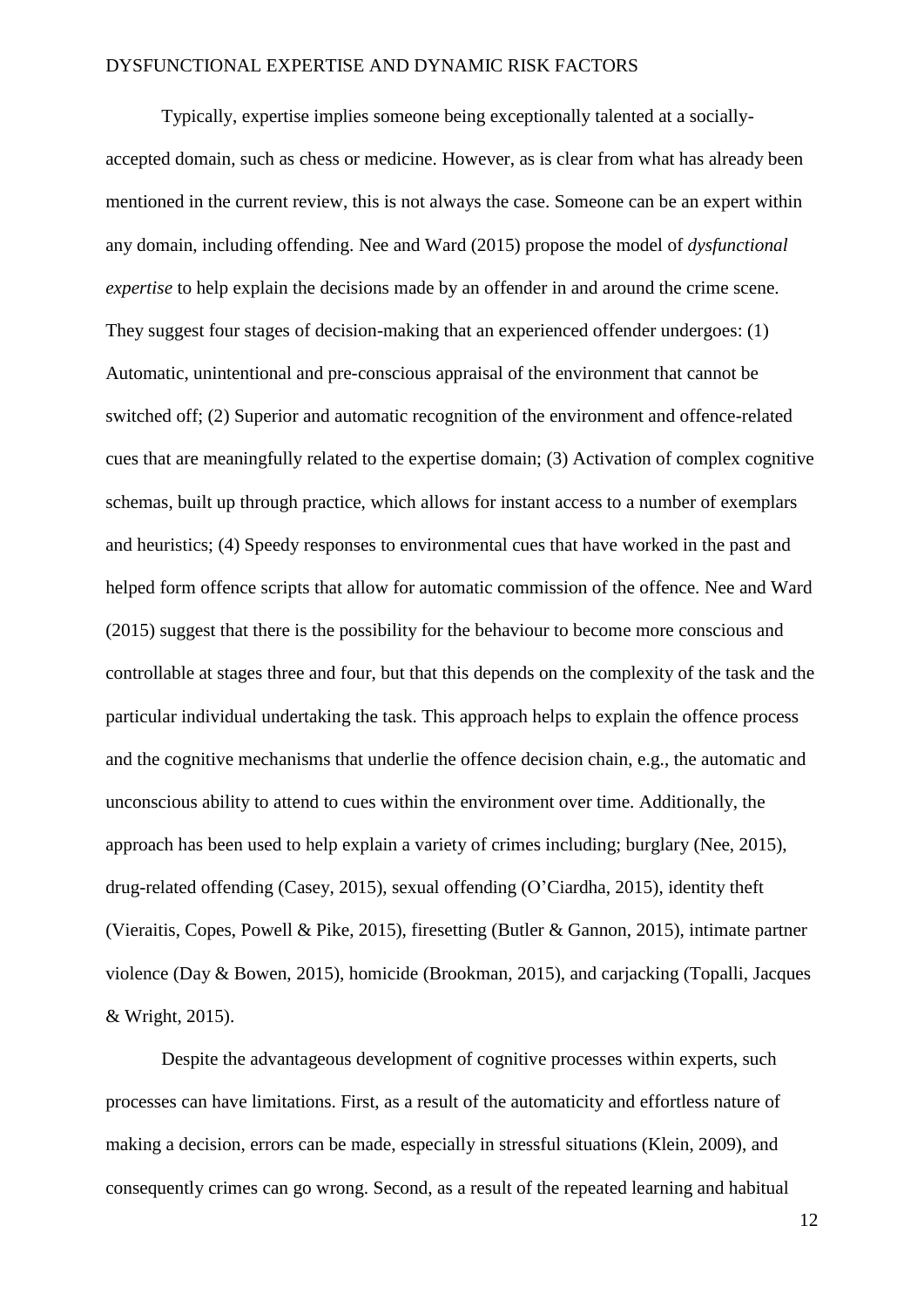nature of the offence process, the ability to be flexible and to problem solve effectively when confronted with completely unexpected situations is blocked or hindered (Woollett & Maguire, 2010). Although these are negative consequences of an expert's cognitive processes, they are the processes that law enforcement should exploit if they are to increase the chances of apprehending expert criminals.

It is clear that understanding offender expertise has enabled researchers in the field to assess the psychological processes involved in the decision-making of an offence. However, there are many limitations within the expertise literature. First, offenders (regardless of type, e.g., violent versus sexual) are not a homogeneous group (Harris & Rice, 1997; Kemshall, 2001; Sample & Bray, 2006), and therefore there are likely to be some individual differences between offenders in terms of their offence process (or decision-making chain). Second, most of the work on offender expertise has been conducted with burglars (e.g., Nee, 2015) and sexual offenders (e.g., Bourke et al., 2012), and whilst (based on the theory in which expertise is grounded) no significant differences are expected for expertise based on the type of crime committed, more research is needed to explore expertise within other crime types. Third, knowledge and understanding of expertise for offenders has mostly been based on those offenders that have been detected, and more research is required on those offenders who have not been caught (e.g., Topalli, 2006 on violent street offenders, and Wright & Decker, 1994 on burglars). This information would be beneficial for enhancing the understanding of offender expertise amongst those who are likely to be the most skilled. Fourth, the information available on offender expertise is only based on consciously accessed knowledge from those offenders who are willing to talk. There may well be a considerable proportion of information that is not accessible, e.g., due to the unconscious nature of being an expert at a particular domain. Additionally, the literature assumes that the offender is recalling information truthfully: Offenders may deliver false information that does not actually reflect their offence process in order to deceive practitioners or researchers. Fifth, more research is needed to learn about the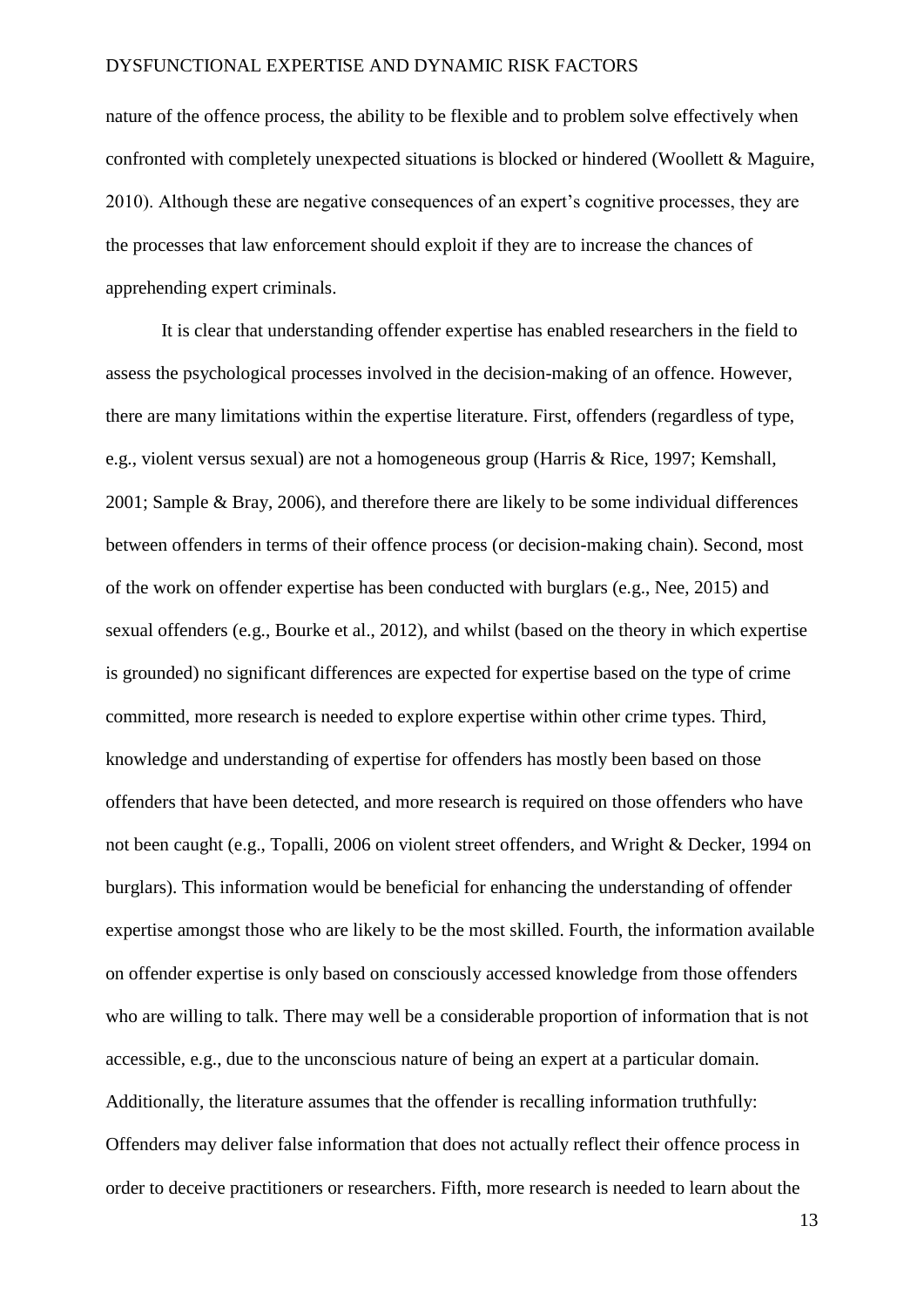amount of experience and level of practice required to become an expert (Nee & Ward, 2015). Finally, whilst it is clear that understanding expertise within offenders contributes to understanding the 'how' of offending (i.e., the skills, schemas, heightened awareness of contexts, and automaticity that aid offending), it does not contribute to understanding the 'why' of offending (i.e., the states, traits, core beliefs, or self-regulation that has been found to be associated with offending).

To summarise, expertise can develop within any domain, including offender behaviours. By looking at differences in offender experience, knowledge and skill acquisition, cognitive mechanisms can be identified that aid the offence process. Thus, these mechanisms, at minimum, should be the focus of treatment programmes if recidivism rates are to decrease. However, due to the accumulated nature of expertise, expert offenders may be more difficult to treat, and therefore treatment for these offenders will need to be slower and more intricate, providing alternative ways of thinking so that the offenders replace their existing anti-social schemata with more pro-social schemata (Nee & Ward, 2015). As previously stated, the aim of this article is to examine the links between offender expertise and dynamic risk factors. The remaining sections of this review will consider this link as well as discussing treatment implications.

### **Dynamic Risk Factors, Dysfunctional Expertise, and Acquisitive Crime**

In the quest to further elucidate the causal processes underlying offending behaviour, this review takes a more focussed look at how the components of dysfunctional expertise in offenders are linked to dynamic risk factors in particular types of offending behaviour. As previously stated, the focus will be on burglary and, to some extent, child sexual offending as these have obtained the most developed theoretical explanations in relation to offender expertise. The AMR (Heffernan & Ward, 2015) and the model of dysfunctional expertise (Nee & Ward, 2015) will be referred to as general frameworks for guiding the author's explorations.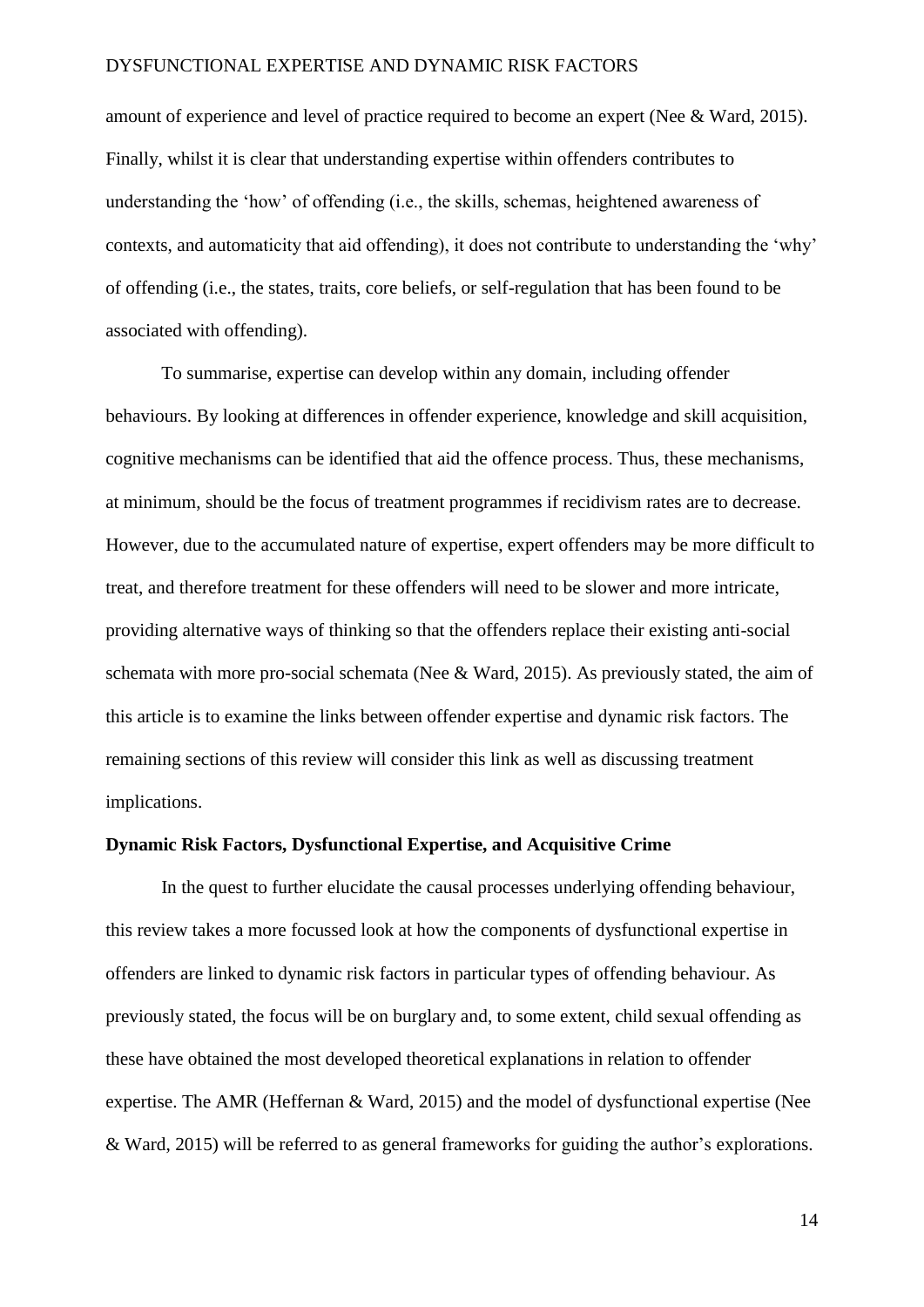This is because both of these models explored in a detailed way the underpinning psychological, biological and social mechanisms involved in offending behaviour.

### **What are the Dynamic Risk Factors that may be Associated with Acquisitive Offending?**

To begin, a closer look at the ways in which dynamic risk factors may be associated with the 'why' of acquisitive offending, specifically for burglars, will be undertaken. Subsequently, the 'how' of offending, the cognitive and self-regulatory components (e.g., skills, knowledge, competencies, planning and time management) will be examined. The authors feel it is in the doing of the crime in which the most useful links between competencies and risk/protective factors will be found, which will improve the understanding of the topic more thoroughly and ultimately help to reduce offending behaviour more effectively. To do this, different parts of the decision-chain will be examined consecutively: Initial decisions, journey to crime, commission of the crime, and after the crime, as it is suspected that the nature of action and reflection might vary during these phases. In other words, offenders may prioritise one of the three levels of agency described by Heffernan and Ward (2015): Systems level, personal level, and social level at different points of the process.

**What is meant by acquisitive offenders?** Acquisitive offenders (a category which usually includes all types of theft, burglary, fraud and criminal damage) are very common. In the UK, for instance, they make up around 80% of all recorded incidents of victim-based crime (Office for National Statistics, 2014) and this is likely to be similar in other countries. Those convicted of burglary in any one year make up a sizable chunk of this population. It is also know that acquisitive offenders tend to carry out a mixture of the above crimes (Tarling, 1993), so experienced burglars are likely to have expertise in other acquisitive crimes and vice versa.

*The why.* As a 'typical' male offender<sup>ii</sup>, a burglar's background is likely to strongly reflect the empirically-based risk factors underpinning traditional risk models of offending (e.g., Andrews & Bonta, 2010). However, in line with the underlying ethos of this article, how useful is it to list a number of broad categories associated with offending behaviour which are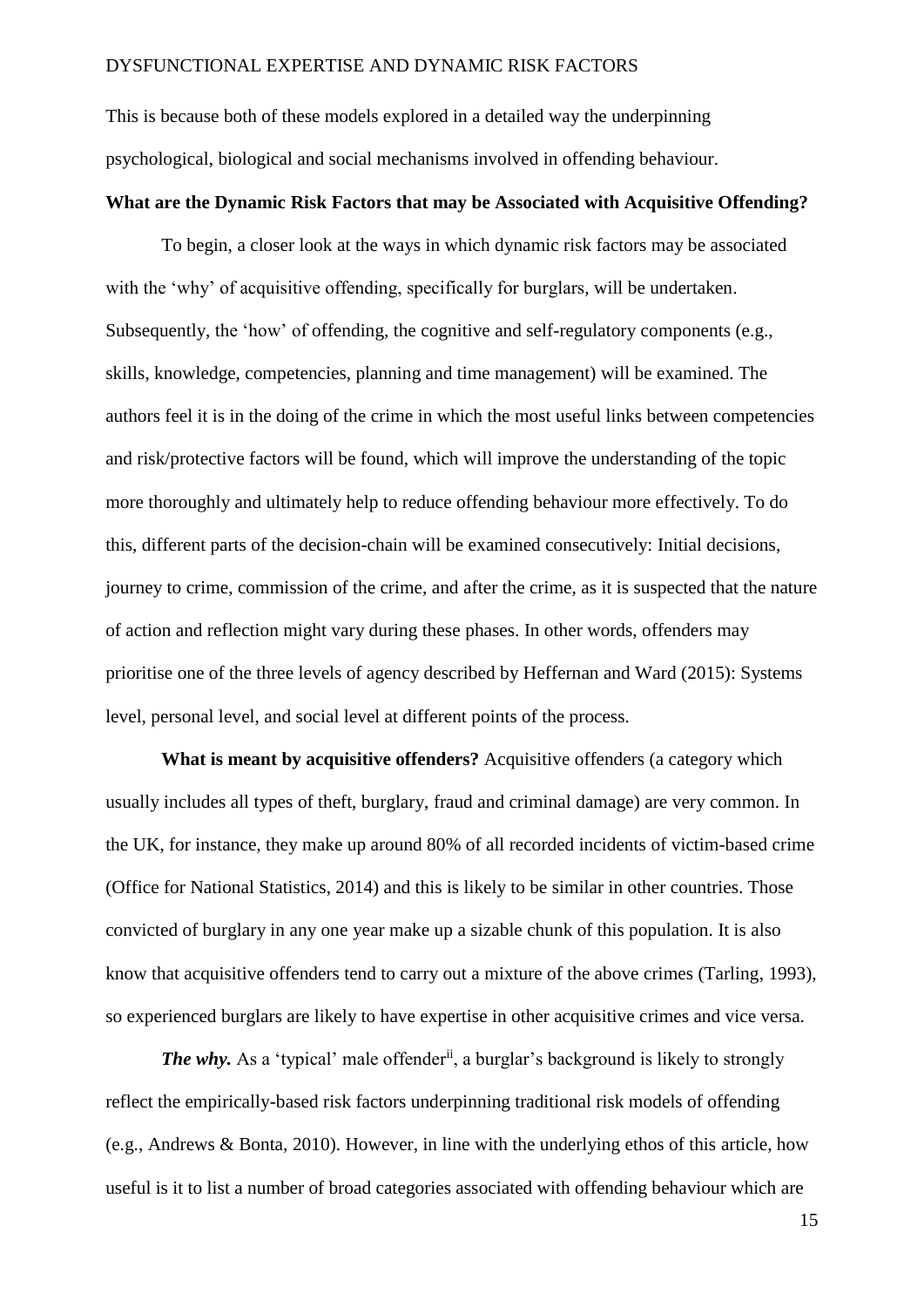simply correlated with risk? It is perhaps of very little value for intervention and rehabilitation. As noted earlier, dynamic risk factors are merely descriptions, void of any explanatory value, that act as markers of deeper problems associated with the risk of reoffending. Underneath these risk factors lie individual stories, which are often infused with a range of obstacles and challenges that have made it difficult to develop prosocial agency and autonomy (Nee & Ioannou, forthcoming). These life stories may also, however, offer possibilities for developing resilience and reflection. For instance, plumbing down from the risk factor 'lack of educational attainment' it is likely that attachment problems in childhood as a result of a substance misusing, young, single parent, will be found. Competencies in intelligence not translating into achievement as a result of anger and rejection from school peers due to lack of social skills may also be found. The risk factor paradigm paints a very bleak picture for rehabilitation, with no emphasis at all on any positive features that can be nurtured, such as the ability to plan and appraise, which might eventually support a greater sense of prosocial agency and governance (Gannon & Ward, 2014). More useful might be to look at the competencies involved in the offender's day-to-day life, and how dysfunctional expertise might be translated into something pro-social.

#### *The how.*

*The initial decision to offend.* It is well known from a variety of sources that many offenders lead comparatively chaotic lives (e.g., Maruna, 2001). However, when it comes to the commission of the act, very few burglars act indiscriminately or impulsively, nor do they heavily plan their crimes (Bennett & Wright, 1984; Nee, 2015; Nee & Meenaghan, 2006; Wright & Decker, 1994). Instead, they seem to act with the automaticity characteristic of someone experienced and practiced at what they do (Nee & Meenaghan, 2006). Their initial, relatively conscious decision to undertake a burglary is usually away from the scene of the eventual crime (Nee & Taylor, 2000) hours or even days before the crime occurs (Wright &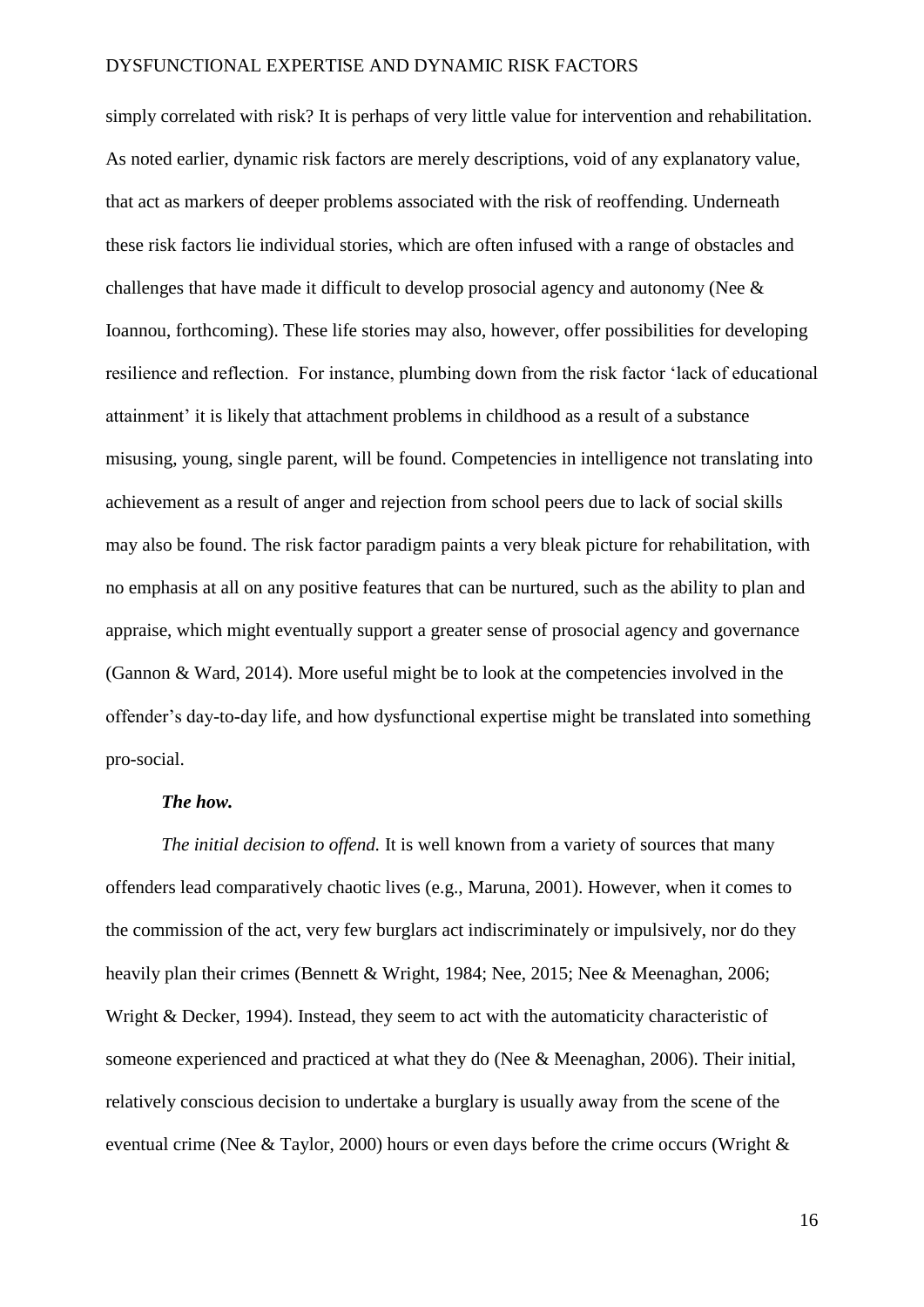Decker, 1994). This decision is likely to occur as a result of two processes: Internal needs and awareness of opportunities.

Basic internal needs arise in the agent for 'primary goods' (Ward & Maruna, 2007). These could be emotional, biological, or cognitive and might include; a need to provide for the basic needs of self and family (food, clothing, accommodation) through the secondary goods of money (Nee & Taylor, 1988); a need to restore well-being, either in the self (servicing an addiction or through a sense of mastery); or with peers (via friendship, social interaction and recreation; Shover, 1973, 1996; Wright & Decker, 1994). Alongside this there is likely to be a heightened, semi-conscious awareness in working memory of recent environmental cues indicating attractive burglary targets (Nee, 2015; Nee & Meenaghan, 2006). It is wellestablished in the dual-processing paradigm that much of people's decision-making and environmental awareness is below consciousness (Kahneman, 2011). Burglars, in line with anyone else who is experienced at what they do, will recognise cues in the environment linked to potential reward and positive affect in memory. These will increase motivation and allow goals to be activated unconsciously (Chartrand & Bargh, 2002). Preconscious scanning of the environment for cues related to reward and well-being (as well as threat) are automatic and cannot be turned off (see Nee & Ward, 2015 for a fuller description). Bargh (1994, pp. 5) refers to this as "eternal vigilance". Thus, a mixture of internal and external needs, facilitated by particular contexts and environments result in goal-setting, motivation, and the initial decision to offend. The latter may comprise a relatively conscious moment in an otherwise semiconscious and unconscious context, but as noted elsewhere (Bargh, 1994), practiced behaviour may begin with a deliberative initial decision to act, and very quickly become automatic (e.g., driving a car) by triggering schemas in memory about what to do in given situations (Shanteau, 1992).

The description above might suggest that the systems level (biological need) and personal level ('offending is acceptable and I have the skills to do it') of agency are salient in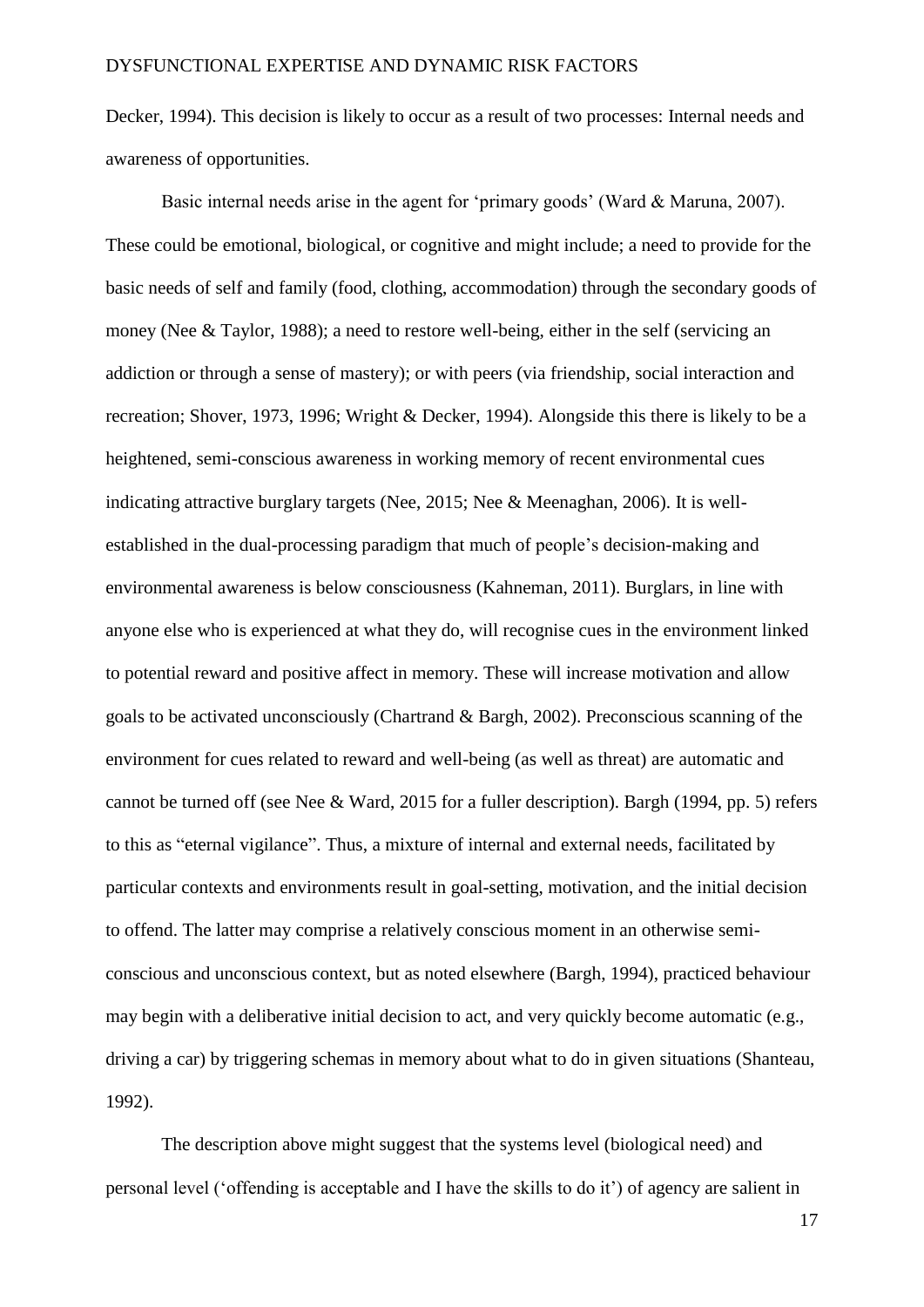these processes. Goals are set, and with them come plans and strategies. Plans might involve when (and with whom) to undertake the crime and in which neighbourhood (Nee & Taylor, 2000). Strategies at this stage might involve activating schemas about how to navigate to a potential locale of the crime successfully without being noticed by residents and passers-by (Nee, 2015).

The aim of this article is to understand more clearly the underpinnings of dynamic risk factors. The internal needs described above, combined with relatively unconscious responses from long-term memory to external cues, comprise characteristics of the offender that clearly increase their likelihood of reoffending. Exploring the process of offending with experienced offenders in this way represents an example of how researchers can uncover the mechanisms underpinning risk factor categories, which is found in risk assessment tools. Findings can contextualise and make meaningful, how risk might increase and decrease in given contexts. This will give us clues as to how to approach intervention more effectively, with greater significance for the offender. This will be revisited in the implications section below.

*The journey to crime (the implementation of strategies and plans).* As noted above, the burglar's heightened situational awareness of environmental cues linked in memory with positive affect and reward will have allowed him to recognise opportunities for future criminal activity (such as, a neighbourhood that seems relatively unoccupied at particular times, and also signals a number of profitable outcomes). With these ideas driving his plans and intentions, the burglar begins his journey to the actual crime. En route the burglar will continue to appraise the environment, implementing his tried and tested strategies with ease and an implicit belief in his ability to carry out the crime. The social level of agency will play a role in his ability to perceive how others are judging him in potentially new environments, so as not to stand out. To support this, research shows that the routes taken within and around the burglary target are notably 'cleaner' and more systematic than by inexperienced control groups (Nee et al., 2015; Taylor & Nee, 1988). The environmental criminology literature also supports that the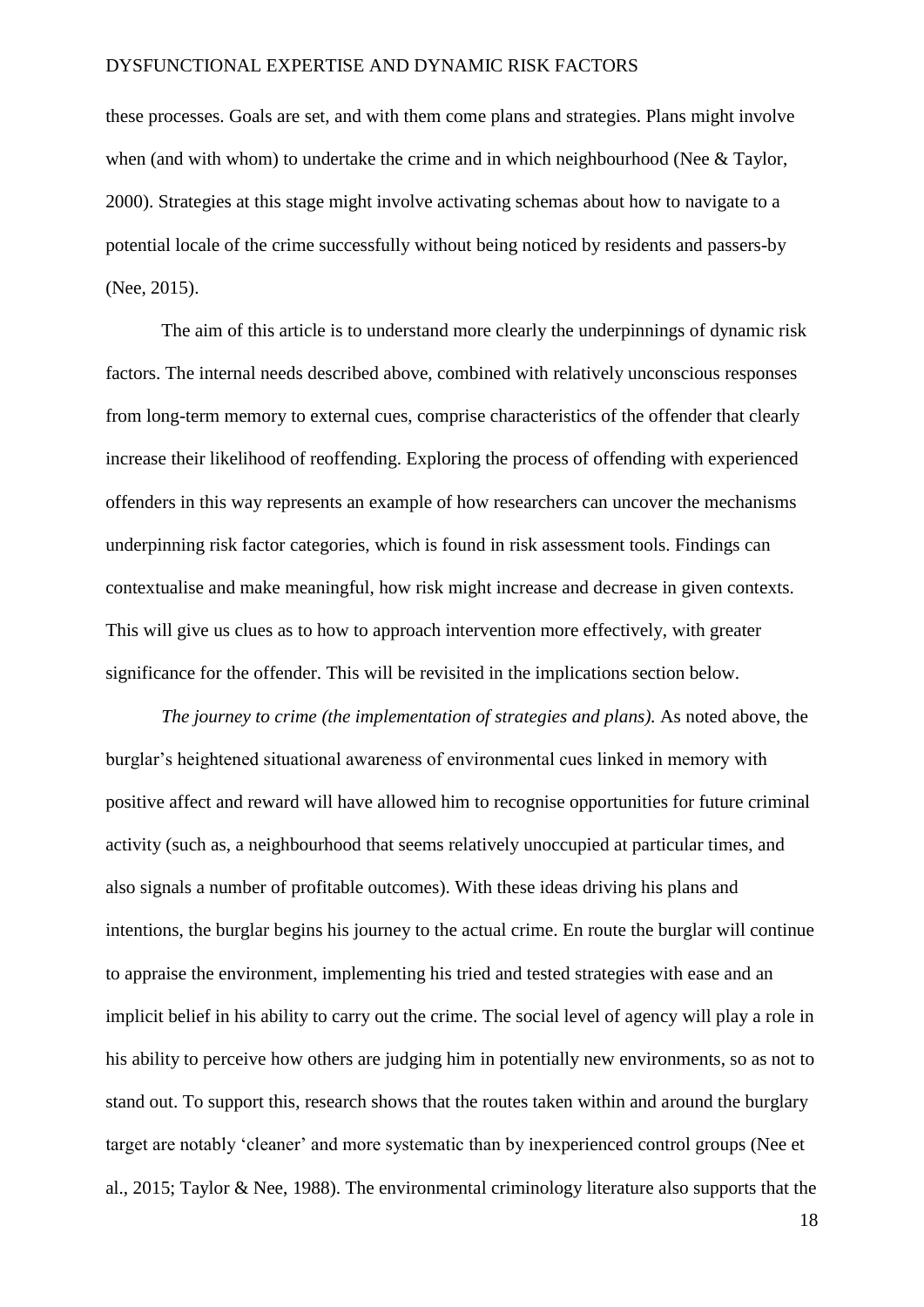journeys to the locale of the crime are more careful and systematic too (Bernasco & Luykx, 2003; Rengert & Wasilchick, 2000). The accounts of experienced burglars on their journey to the crime site indicate versatility (likely to be a result of rich, interconnected schemas which allow instantaneous solutions when somewhat unexpected contexts arise). They may therefore become aware of a new locale that partially meets their needs, en route. Clare (2011) noted that increasing expertise in burglars allowed for a greater sense of self-efficacy and belief in their ability to make inferences from only partially familiar information. This locale may be revisited if the originally intended neighbourhood proves too risky on that occasion. This personal level of agency (Heffernan & Ward, 2015) that is driven by the beliefs, values and norms that the offender has accrued over time, will be increasingly supplemented by the systems level: Excitement, anxiety and imminent reward playing an increasingly strong and inextricable role in the drive to commit the crime as the target becomes closer. These internal emotional drivers (or 'acute dynamic risk factors' as described by Beech & Ward (2004) in one of the first attempts to deconstruct these features) and the extent to which they build as the crime becomes closer, are in desperate need of robust examination through research. These earlier phases of the offending cycle (i.e., before the offender arrives at the actual scene) may offer the best chances in terms of working with the offender to bring these processes to consciousness, so that the offender can reflect on his behaviour and re-evaluate the consequences.

Self-monitoring and evaluation, an important element of any model which emphasises agency and self-governance (Heffernan & Ward, 2015), are rarely explicitly discussed in the offender expertise literature. However, adoption of new strategies when faced with an interesting opportunity or an unexpected constellation of external cues, are surely done as a result of reflecting (even if automatically) on one's analysis of internal and external cues. Unfortunately, for those trying to intervene (and for the offender motivated to change) it is very likely that these mechanisms are unconscious (Nee & Ward, 2015). Once in a vicinity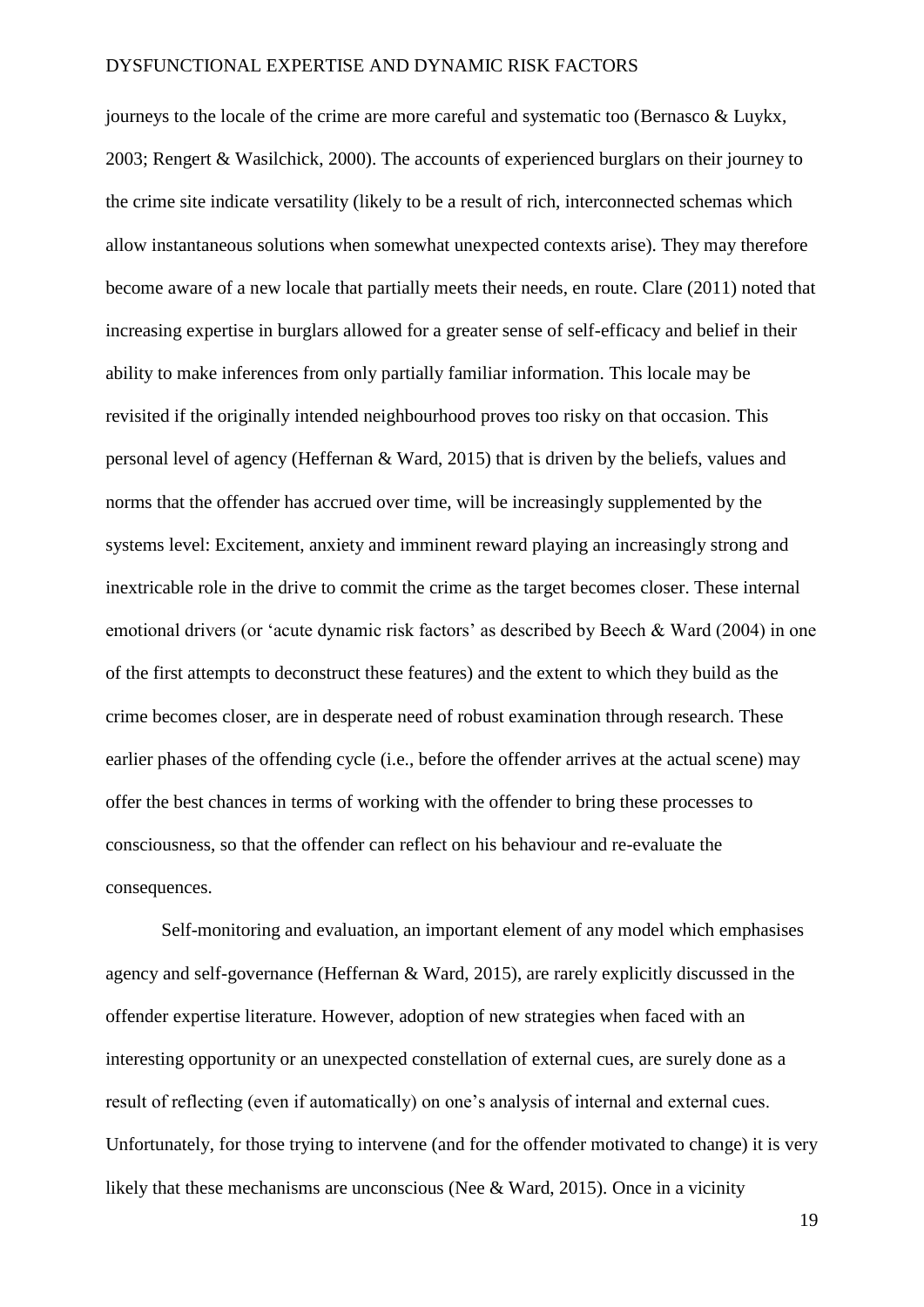recognised by the offender as the potential locale of the crime, it is likely that preconsciousscanning gives way to a more acute and evaluative appraisal (Nee, 2015), which is still nevertheless automatic.

**Underlying processes in target selection and the commission of burglary.** Previous research has shown that, once the burglar's attention is drawn to a potential target, he will instantaneously appraise a number of aspects with ease and speed in comparison to those without this expertise (Logie, Wright & Decker, 1992; Nee & Taylor, 2000; Wright, Logie & Decker, 1995). Burglars will assess relative gain, access, occupancy and security features within seconds (see Nee, 2015 for a more detailed account), and experimental work has indicated that fewer cues are needed to reach a decision with experience as the offender employs efficient, compensatory mental strategies (Garcia-Retamero & Dhami, 2009; Homel, Macintyre & Wortley, 2014; Snook, Dhami & Kavanagh, 2011). In terms of self-regulation, physiological arousal associated with optimal performance and reward are now likely to be at their peak and continue to be as the burglar enters and undertakes the crime. This has never been studied, but it is believed that alpha desynchronisation does not occur in the brains of experts when doing tasks related to their expertise, and that anxiety is reportedly lower in experienced burglars (Wright & Decker, 1994). Consequently, measures are expected to reflect this. Once inside, the burglar engages in a more or less automated sequence, especially if the layout and general interior of the property is as expected. He will take a practised route to maximise gain and limit risk, gathering high value items in a discriminate way (Nee & Meenaghan, 2006; Nee et al., 2015; Wright & Decker, 1994). As long as self-regulatory feedback, based on arousal and personal values about what is expected and what is the norm, is as anticipated, the burglary continues to its conclusion with the burglar exiting and leaving the scene, either on foot or in a vehicle. Very little is known about what happens next in the cognitive and emotional world of the burglar, other than that the offender will be keen to convert goods into cash or other 'secondary goods' (Ferrante & Clare, 2006; Wright & Decker,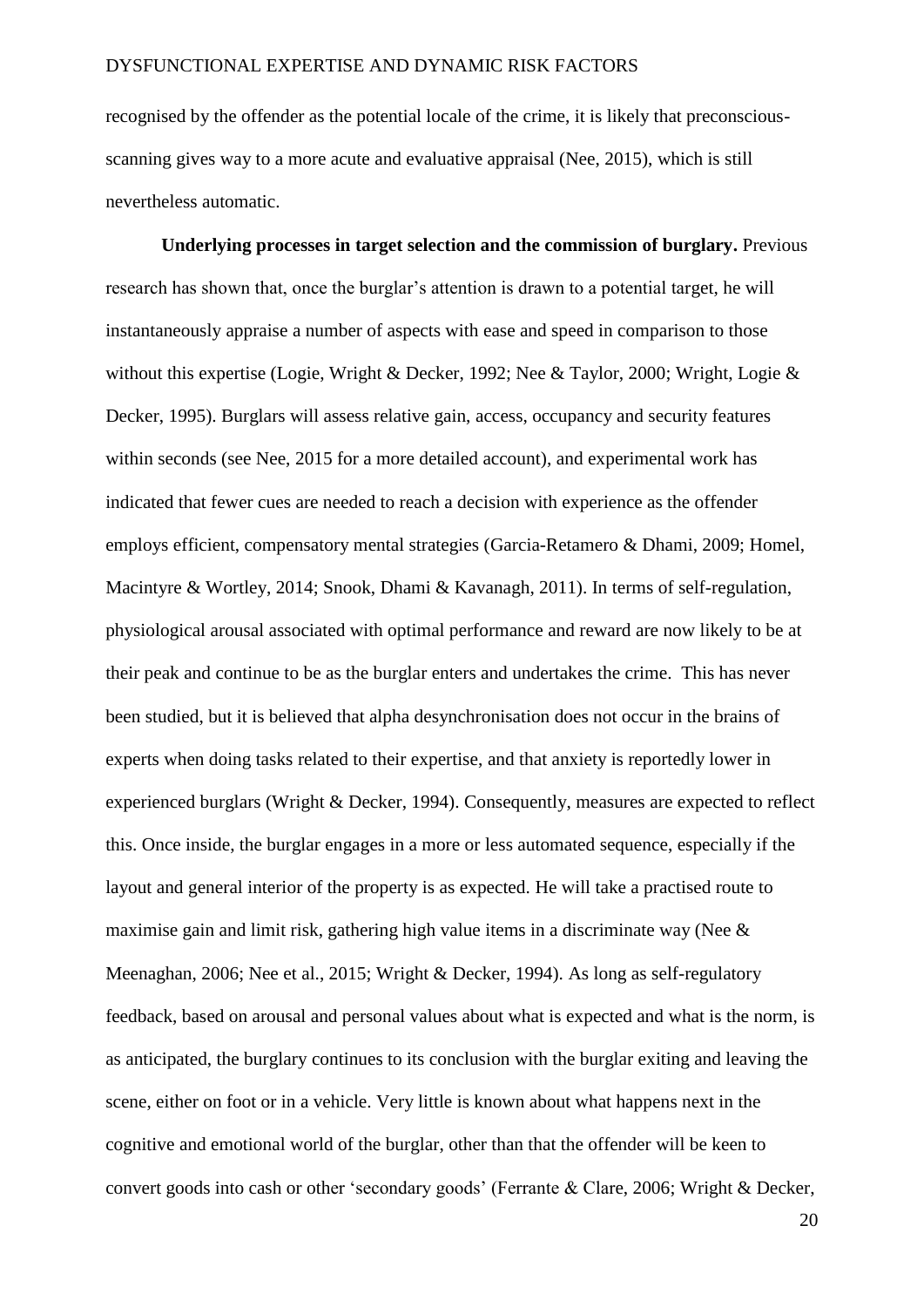1994). There is some suggestion in early studies that a feeling of elation and relief ensues (Katz, 1988, Wright & Decker, 1994) and that the offender returns to his more chaotic lifestyle (Clare, 2011). However, whether the offender becomes more reflective at this stage (as has been noted in studies of child sexual offenders; Bourke et al., 2012; Fortune et al., 2015) has not been studied, and may play a strong role in intervention. In line with contemporary models of human agency (Bratman, 1999), reflection on performance, which is not necessarily deliberative or fully conscious, may result in a subtle revision of goals, plans and strategies for future actions (Heffernan & Ward, 2015; Ward 2015). More knowledge about this phase of the offending cycle could be recruited in future rehabilitation strategies.

### **Dysfunctional Expertise and Dynamic Risk Factors in Child Sexual Offenders**

As previously mentioned in this article, alongside the cognitive and self-regulatory domains of risk characteristic of acquisitive offenders, additional vulnerabilities regarding intimacy and sexual deviance have been noted in child sexual offenders (Hanson & Harris, 2000; Mann et al., 2010; Thornton, 2013). Given the right contexts (which might arise through practiced planning), these vulnerabilities may result in criminal behaviour. Over the years (Bourke et al., 2012; Deslauriers-Varin & Beauregard, 2010; Fortune et al., 2015; Leclerc, Carpentier & Proulx, 2006; Ward, 1999; Ward & Hudson, 2000) a picture of the cognitive processes of the experienced sexual offender has emerged that, like those of acquisitive offenders, fit well with Nee and Ward's (2015) four stage model of dysfunctional expertise. Experienced child sexual offenders appear to have superior, automatic recognition of cues relating to vulnerable targets and contexts; and access to rich schemas in memory including a variety of exemplars and behavioural scripts that will play out with ease depending on the context. From an agency point of view (Heffernan & Ward, 2015), these competencies will include implicit plans, skills and strategies for befriending and developing what appear to be mutually rewarding relationships with children (for instance, through gift buying and sharing of feelings to strengthen emotional bonds). Importantly, the offender themselves may not be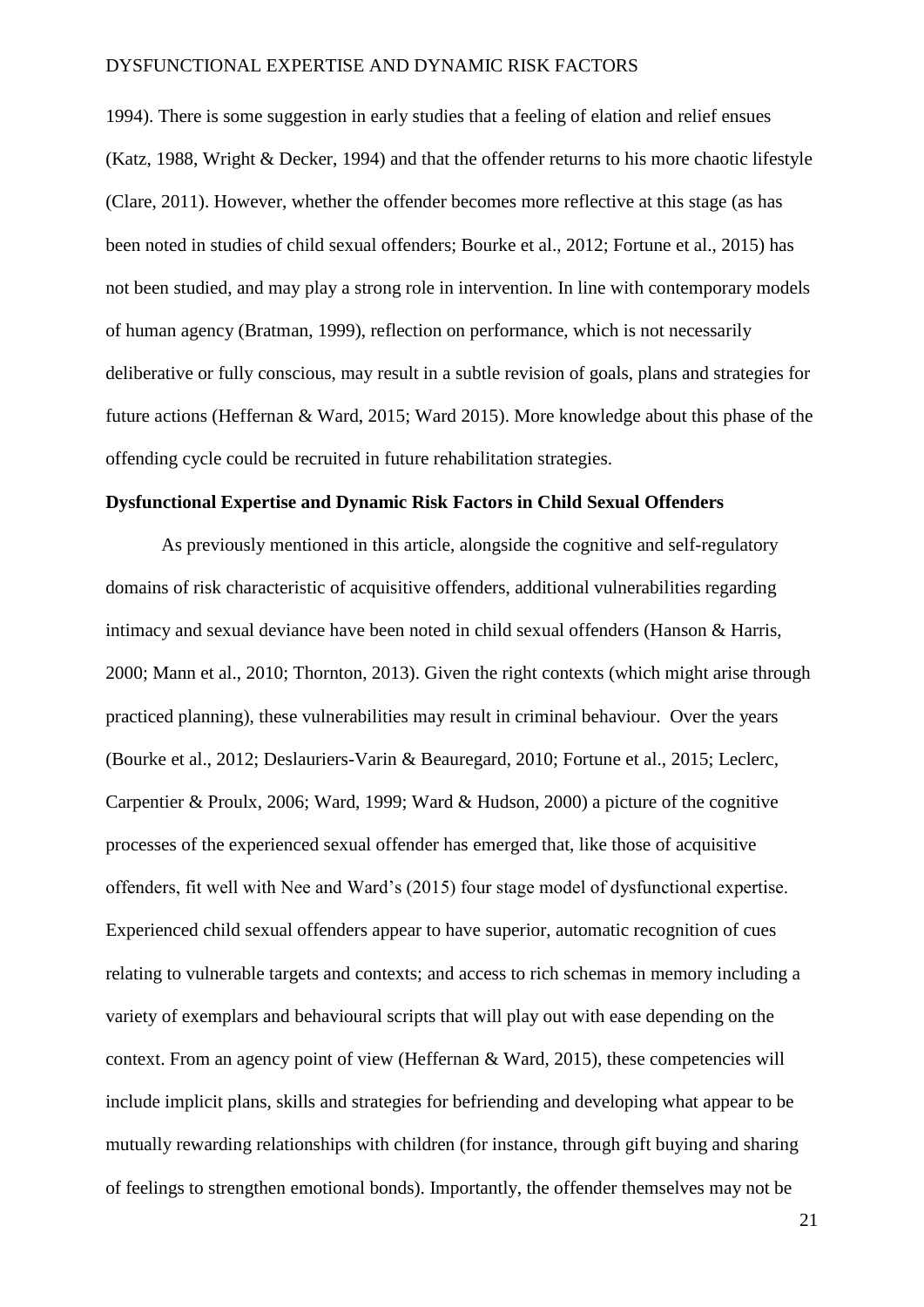fully aware of when acceptable boundaries have been crossed. Moreover, strategies to prevent and avoid detection are more important to the sexual offender (than, for example, the burglar) due to the interpersonal nature of the crime. Reflection and honing of skills over time results in considerable knowledge about how to avoid detection in terms of planning the location, deceiving others close to the offender and the victim, maintaining a good level of outward selfregulation, intimidating the victim and leading a seemingly normal life (Fortune et al., 2015; Ward, 1999). Personal norms and values, developed through dysfunctional experiences in childhood and adolescence might include a sense of entitlement to sex and that sex with children is acceptable. On a systems level, sexual needs may be heightened, especially if substance misuse or alcohol are present.

A somewhat different array of competencies emerge for the child sexual offender in comparison to the burglar. Interpersonal skills in relation to grooming the child without arousing suspicion, planning (to avoid detection), and reflection post the offence to refine skills, point to a more contemplative offender (though in line with mainstream explanations of expertise, planning and reflection reduce once automatic schemas of how to undertake crimes build up; Bourke et al., 2012). One explanation for this is that this is an interpersonal crime (burglars, in contrast, prefer not to meet their victims; Coupe & Blake, 2006; Cromwell, Olson & Avary, 1991; Hearndon & Magill, 2004: Nee & Meenaghan, 2006; Wright & Decker, 1994) and is therefore inherently more risky, with increased chance of detection through disclosure by the victim.

All-in-all, these explanations of the often dysfunctional goals, strategies and behaviour of offenders, derived from analysis of the offender's description of what he does, assist in providing insight into the mechanisms underpinning what are traditionally called 'dynamic risk factors'. In approaching the reduction of crime, these explanations provide a greater depth of understanding and a more individualised account of the process of crime from start to finish,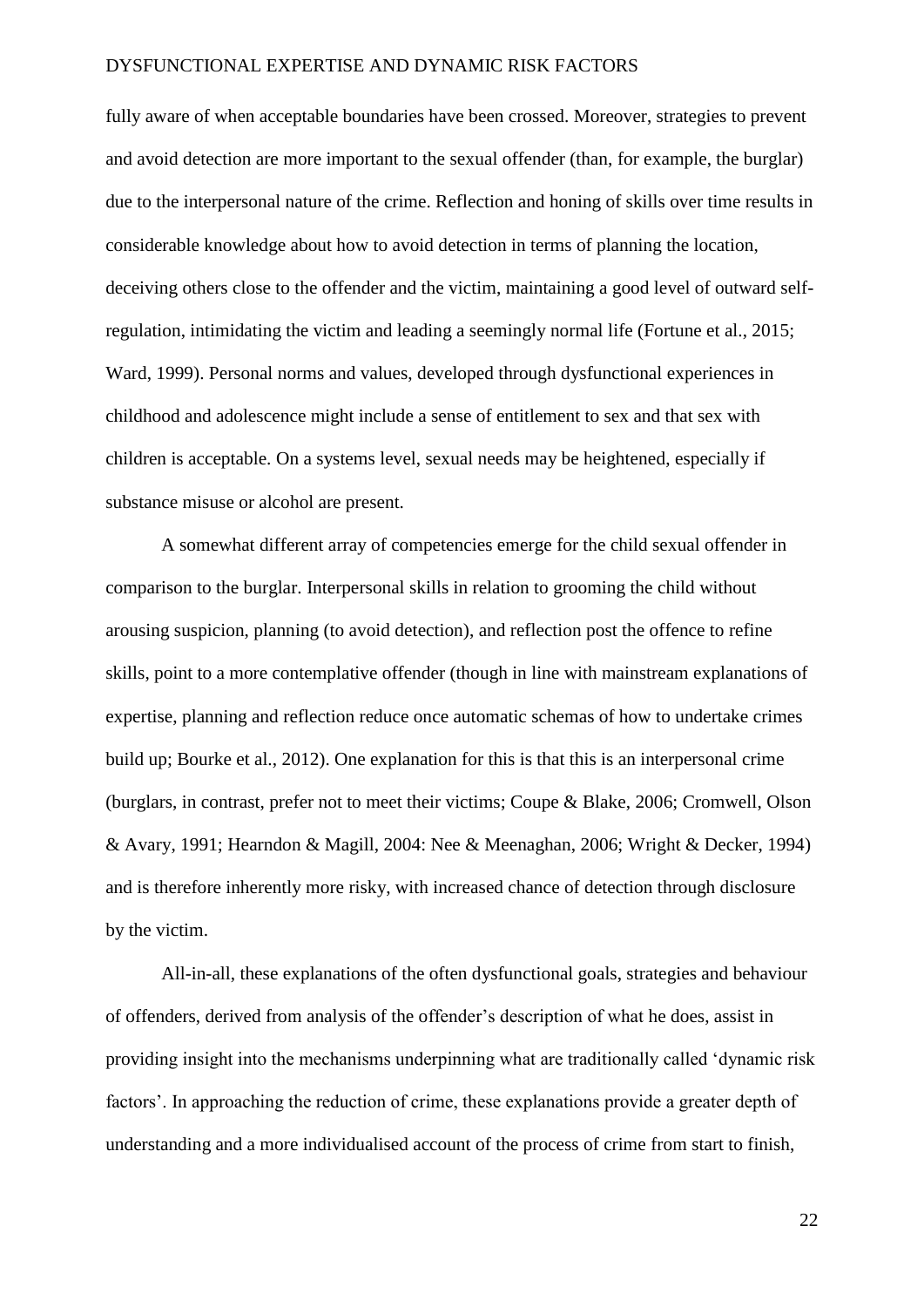instead of simply badging an individual as a collection of deficits. Therefore, a greater depth of understanding should significantly help in rehabilitation.

### **Implications for Treatment**

The vulnerabilities or 'risks' associated with expertise in offending are the result of hundreds of repetitions of the behaviour in question (in the case of the child sexual offender this may be through mental rehearsal as the actual offending rate is lower) and are particularly difficult to challenge as they are deeply entrenched, interconnected, automatic, and likely to be below consciousness (Nee & Ward, 2015). Ways of addressing this might be; (i) by working with the offender's sense of personal agency and competence; (ii) by replacing dysfunctional automatic scripts with functional ones; or (iii) as a result of both of these processes, by fostering a more reflective outlook.

**Agency and competence.** The underlying principle of strength's based models of offender rehabilitation, such as the Good Lives Model (Ward & Maruna, 2007) and the AMR (Heffernan & Ward, 2015), is that the offender should be engaged in, and eventually take control of, their journey to a crime free life. Rather than a didactic or instructive relationship between the correctional professional and the offender, the idea is to work in Socratic, sharedagency in order to motivate the offender towards a less destructive (and hopefully fulfilling) life of their own choosing and of their own volition. It is important to note that the underpinning goals which may have originally driven the offender's behaviour (e.g., to look after one's needs; to achieve self-esteem, mastery and intimacy) are often not negative in themselves and this can be used as a starting point (Ward & Stewart, 2003). Within this framework the idea would be to recruit the functional, positive aspects of competency and agency to reduce offending behaviour. In RNR terminology, the ability to accrue expertise and the sense of mastery, self-efficacy, and 'normality' persistent criminal activity might be seen as increasing the risk of reoffending, rather than being seen as competencies. However, an awareness of these aspects could be used in the motivated offender to foster a sense of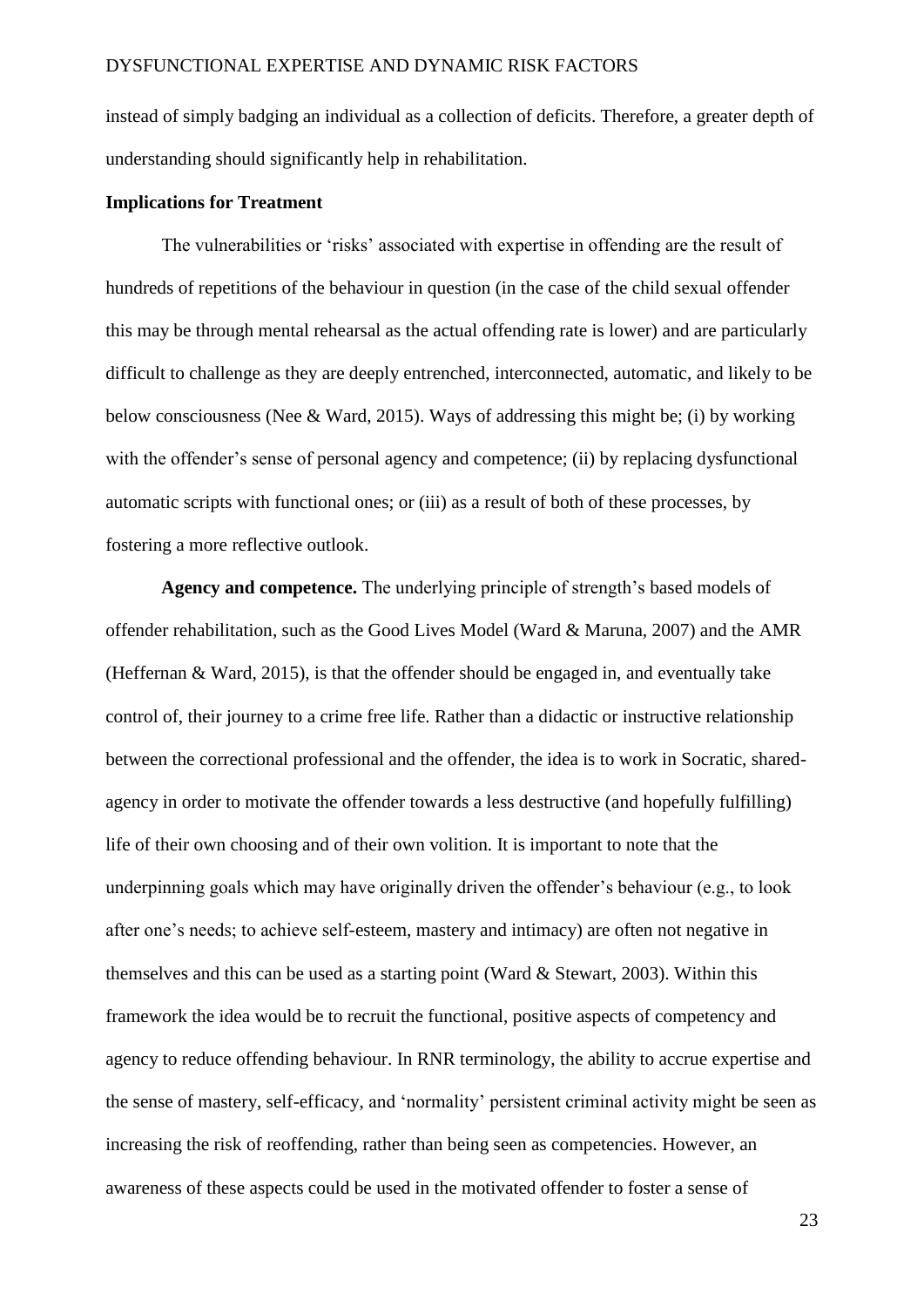prosocial possibility – 'I have capacities and competencies'; 'I can have the life I want without resorting to crime but I have to retrain these capacities and build a different sense of selfidentity and self-governance'. Intervention, even with the motivated offender however, may be extensive and challenging, given that 'successful' offending is likely to represent the greatest sense of mastery and reward in the offender's life until now. Learning to recognise patterns in behaviour and becoming more aware of the internal and external triggers at different points on the decision-chain would be a valuable early lesson (such as the 'seemingly unimportant decisions' of sexual offenders (Ward & Hudson, 2000) and the 'pre-conscious scanning' of the environment in burglars (Nee, 2015)). Much more research is needed on the different phases that make up the entire offending cycle (as outlined above for burglars) on different types of crime in order to support interventions. This should ideally use simulated criminogenic environments and neuro-phenomenological methods in order to reinstate the context of crime in an ethical way and to consequently understand the offender's lived experience of undertaking the crime. What is already clear from the preliminary studies conducted on competencies in child sexual offenders and burglars is that the mechanisms underlying risk categories are more complex and composite than a standard risk assessment might suggest, and that they clearly vary from offence to offence (and from offender to offender).

**Retraining automaticity.** Several areas of psychological research and therapy have produced evidence that dysfunctional automatic responses to meaningful triggers can be replaced by functional ones. Three areas will briefly be referred to here; (1) interventions reducing prejudiced responses; (2) interventions for eating behaviour; and (3) interventions for depression and anxiety. Much research in the field of social psychology (Bargh, 1994; Blair & Banaji, 1996; Devine, 1989) has demonstrated that stereotypes are automatic, cognitive shortcuts that help us make sense of the world in a resource-efficient way. However, these can quickly develop into negative, instant prejudices in particular contexts. In experimental settings, these scholars have shown how stereotypes can be automatically and unconsciously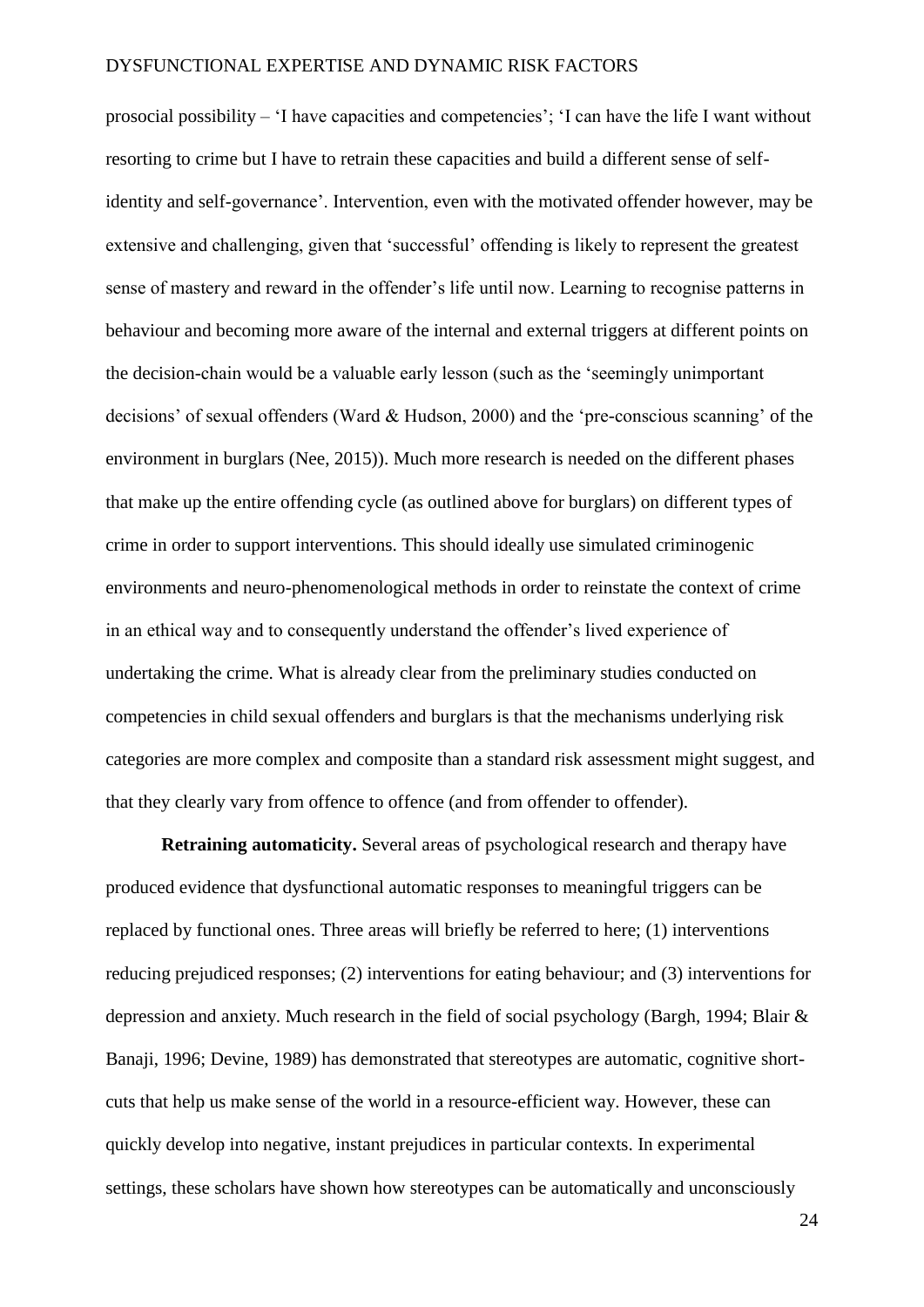activated through priming techniques. Devine (1989) demonstrated that once activated and some level of awareness is reached, one can be taught to automate a habit of *non-stereotyping* (e.g., a script of fairness) which becomes instantly activated immediately after the original stereotypical thought is invoked. This process is likely to happen naturally when some level of awareness and reflection are typically present in an individual's repertoire. However, these elements are less likely to be prioritised in the more automatic, reward-driven type of decisionmaking characteristic of offenders. This priming type of intervention, therefore, could be piloted with motivated offenders as it is characteristic of the following two interventions also.

Changing health-harming behaviours in the general public, such as over-eating and smoking, by raising awareness of risk are not notably successful, except in small numbers of highly motivated individuals (Marteau et al, 2010; Webb & Sheeran, 2010). Eating (and therefore over-eating), for instance, is strongly governed by automatic scripts triggered by environmental cues which are rarely over-ridden by more reflective processes. In order to do this, one needs the requisite resources such as energy, attention, motivation and awareness. More recent developments in this field (Marteau, Hollands & Fletcher, 2012), have advocated interventions that target automatic (rather than reflective) processes to activate, inhibit or create new associations through priming (e.g., learning to associate positive outcomes with healthier food), so that the agent behaves differently when presented with the cue (Papies, 2012; Roberto, Baik, Harris & Brownell, 2010). This approach also concurs with recent interventions for depression and anxiety known as cognitive bias modification (CBM). Large bodies of research indicate that those with depression tend to automatically process neutral external stimuli as negative (Holmes, Lang & Shah, 2009) while anxious individuals process neutral stimuli as threatening (Macleod & Mathews, 1988). CBM utilises computer based tasks and games involving hundreds of repetitions over 2-4 weeks. Participants are required to replace 'threatening' or 'negative' stimuli (such as faces or words) with neutral ones and are rewarded for doing so. Although, still in the early stages of evidence, participants over numerous and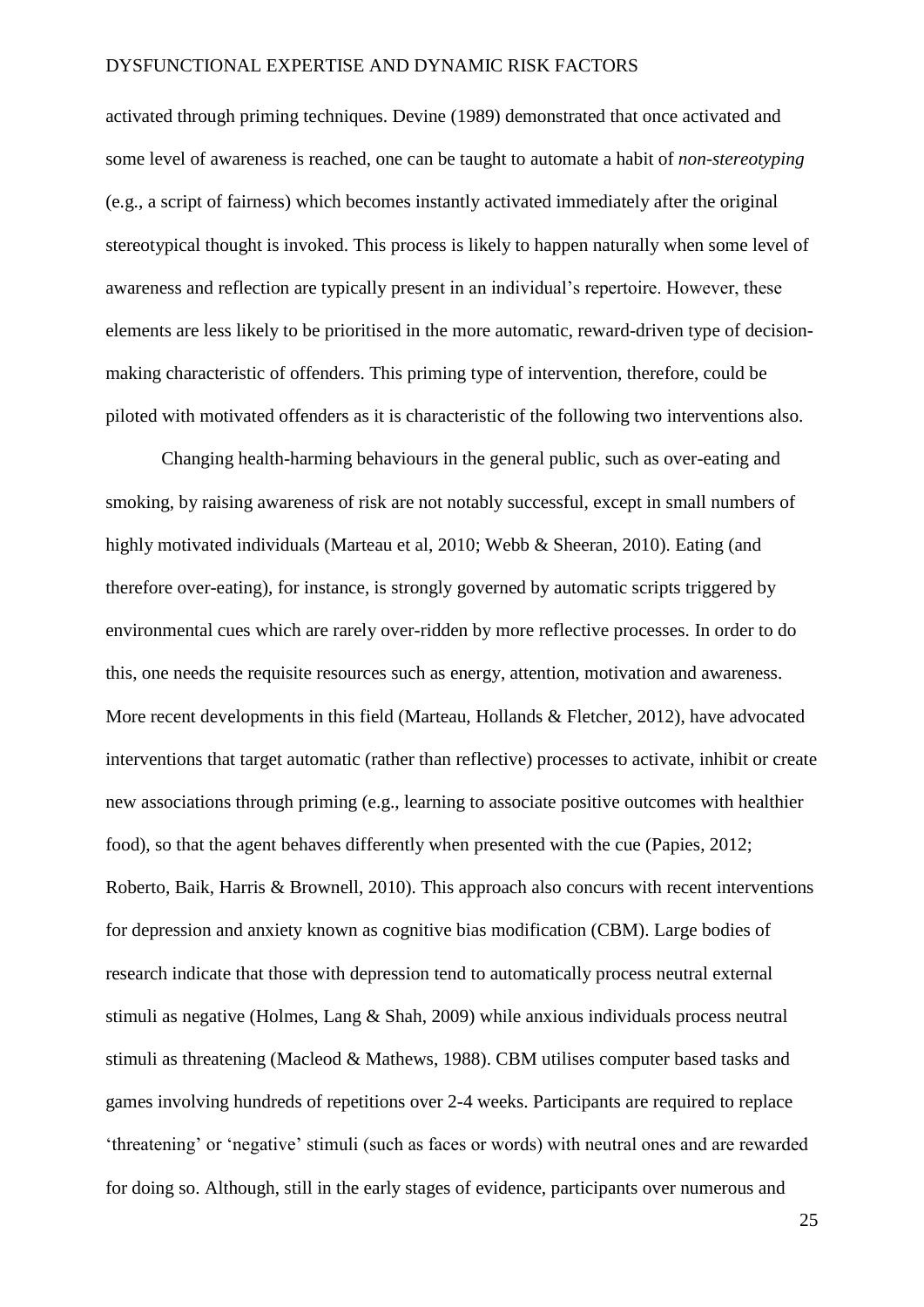varied samples have shown reductions in self-reported and psychometric follow-up measures of depression and anxiety, with effect sizes comparable to those of traditional cognitive behaviour therapy (Beard, 2011; Watkins, Baeyens & Read, 2009). These interventions suggest the potential to retrain automaticity in offenders in line with mutually beneficial (prosocial) goals, or at least replace automatic early stages of the decision-chain (initial decisions and on journey to crime) with an automatically triggered re-evaluation of the consequences of crime.

**Fostering a more reflective outlook.** Impulsivity is one of the most stable characteristics of the general offender population, and promoting a more reflective outlook has been an aim of offender rehabilitation programmes since they began in earnest in the 1980s (McGuire, 1995). As a result of the often impoverished backgrounds from which many offenders come, many of the conditions necessary for the development of self-control (nutrition, rest, security, consistent parenting, a stimulating and loving environment; Tarullo, Obradovic & Gunnar, 2009) are absent and instead a survival mentality is fostered (Nee & Ioannou, forthcoming). Given that much of human behaviour is largely habit-driven and routine (Marteau et al., 2012; Strack & Deutch, 2004), coaching this population to prioritise reflection over reward-driven, automatic processes will be no easy task. Mindfulness techniques may assist, and retraining automaticity as described above, may paradoxically improve awareness through discussion of the intended outcomes of the intervention. Furthermore, an agency-based approach to intervention is more likely to foster a sense of selfgovernance, self-efficacy and reflection than traditional deficit-based approaches to rehabilitation, such as Reasoning and Rehabilitation (Ross & Fabiano, 1985), which developed as part of the RNR model. It has been noted, here, that different parts of the offending process appear more conducive to reflection (namely, the early phases before reward is very strongly influencing behaviour near the scene of the crime, and post-crime) though this is speculative at present in the absence of a robust body of research. The authors hope that in time the gaps in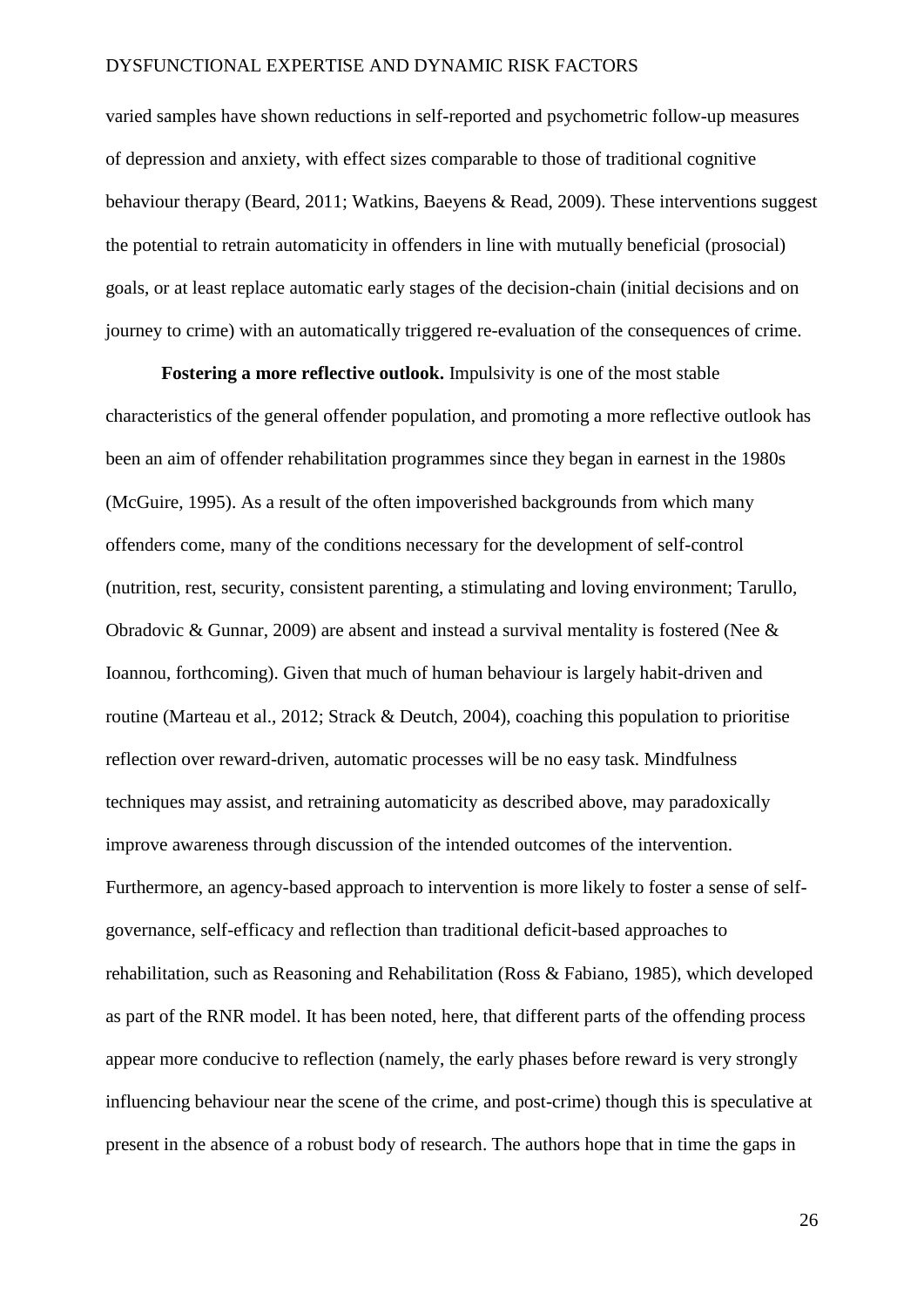knowledge both here and in the proposed interventions above will be resolved and will assist in these aims.

### **Conclusion**

To conclude, it is clear that the current conceptualisation of dynamic risk factors as merely a list of features that correlate with offending behaviours is minimalistic. Not only does it lack description and the inherent variation within these features, but it neglects the underlying psychological mechanisms that lead to and maintain offending behaviours. Therefore, other conceptualisation models, such as the AMR (Heffernan & Ward, 2015), are required to further the understanding of risk and ultimately reduce recidivism rates. Furthermore, the three phases of the offence chain (i.e., prior, during, and after a crime) need to be explored if researchers and practitioners are to accurately enhance their knowledge of the decisions that offenders make at each offence stage, as well as have awareness of expertise levels and the vulnerabilities that are present, which can increase the risk of the offence being committed again. To date, dynamic risk factors and their relationship with dysfunctional expertise, in offending populations, has never been examined. However, this review has shown that studying expertise in offenders is one example of how one can understand much more about the offending process and what underpins the various domains of dynamic risk factors, particularly in acquisitive and/or sexual offenders. Consequently, a more in-depth examination of these and other types of offending would contribute significantly to the offender rehabilitation literature and have significant implications for treatment. Further research is needed into the link between offender expertise, risk and rehabilitation, with more elaborate models being established to help explain the decision-chain of offending and the underlying mechanisms that cause individuals to commit crime.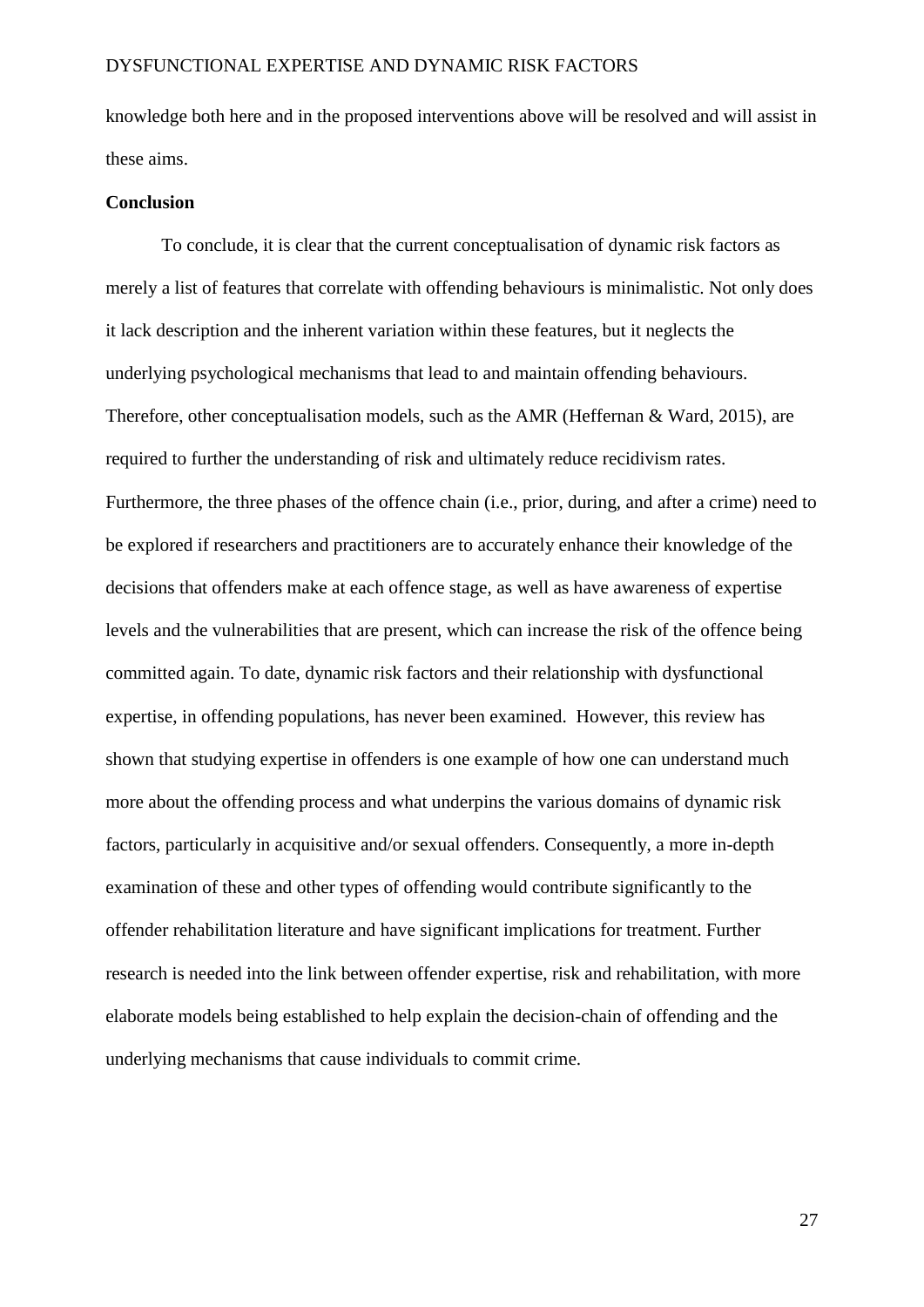### **References**

- Andrews, D.A., & Bonta, J. (1995). *The Level of Service Inventory - Revised*. Toronto: Multi Health Systems.
- Andrews, D.A., & Bonta, J. (2003). *The psychology of criminal conduct* (3rd Ed.). Cincinnati, OH: Anderson.
- Andrews, D.A., & Bonta, J. (2006). *The psychology of criminal conduct* (4<sup>th</sup> Ed.). Newark, NJ: LexisNexis.
- Andrews, D.A., & Bonta, J. (2010) Rehabilitation through the lens of the Risk-Needs-Responsivity model. In F. McNeil, P. Raynor, & C. Trotter (Eds.) *Offender supervision: New directions in theory, research and practice*. Cullompton: Willan Publishing.
- Andrews, D.A., Bonta, J., & Hoge, R.D. (1990). Classification for effective rehabilitation: Rediscovering psychology. *Criminal Justice and Behavior, 17,* 19-52. DOI: 10.1177/0093854890017001004.
- Bargh, J. (1994). The four horsemen of automaticity: Awareness, intention, efficiency, and control in social cognition. In R. Wyer, & T. Srull (Eds.), *Handbook of Social Cognition* (pp. 1-40). Hillsdale, New Jersey: Lawrence Erlbaum Associates, Inc.
- Beard, C. (2011). Cognitive bias modification for anxiety: current evidence and future directions. *Expert Review of Neurotherapeutics, 11*, 299-311. DOI: 10.1586/ern.10.194.
- Beech, A.R., & Craig, L.A. (2012). The current status of static and dynamic factors in sexual offender risk assessment. *Journal of Aggression, Conflict and Peace Research, 4*, 169- 185. DOI: [http://dx.doi.org/10.1108/17596591211270671.](http://dx.doi.org/10.1108/17596591211270671)
- Beech, A.R., & Ward, T. (2004). The integration of etiology and risk in sexual offenders: A theoretical framework. *Aggression and Violent Behavior, 10,* 31-63. DOI: 10.1016/j.avb.2003.08.002.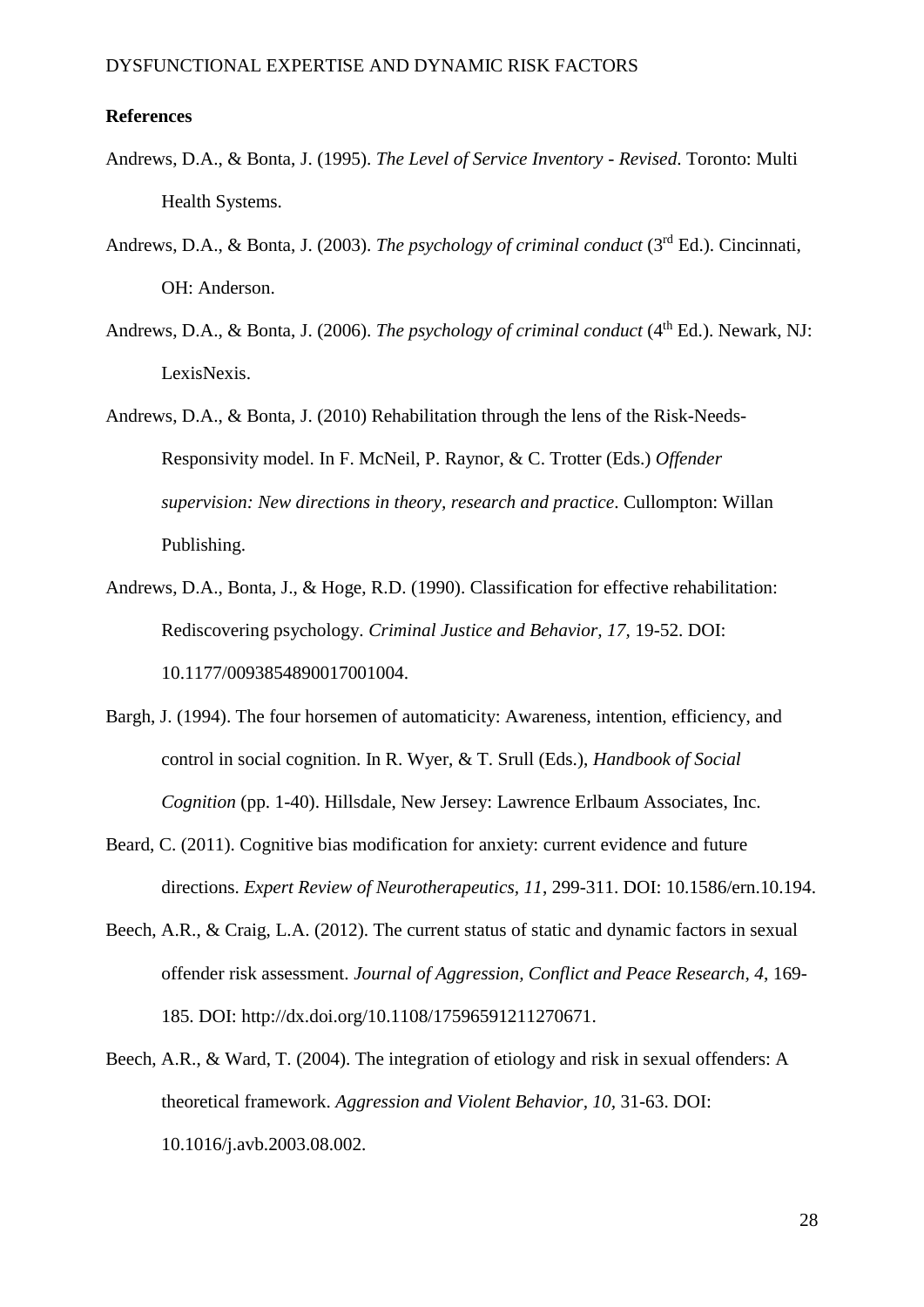- Bennett, T. &. Wright. R. (1984). *Burglars on burglary: Prevention and the offender*. Aldershot: Gower.
- Bernasco, W., & Luykx, F. (2003). Effects of attractiveness, opportunity and accessibility to burglars on residential burglary rates of urban neighborhoods. *Criminology, 41*, 3, 981- 1002. DOI: 10.1111/j.1745-9125.2003.tb01011.x.
- Blair, I., & Banaji, M. (1996). Automatic and controlled processes in stereotype priming. *Journal of Personality and Social Psychology, 70*, 1142-1163. DOI: [10.1037//0022-](http://dx.doi.org/10.1037%2f%2f0022-3514.70.6.1142) [3514.70.6.1142.](http://dx.doi.org/10.1037%2f%2f0022-3514.70.6.1142)
- Bonta, J. (1996). Risk-needs assessment and treatment. In A. T. Harland (Eds.), *Choosing correctional options that work: Defining the demand and evaluating the supply (pp. 18-*32). Thousand Oaks, CA: Sage.
- Bonta, J., & Andrews, D.A. (1993). The Level of Supervision Inventory: An overview. *IARCA Journal, 5*, 6-8.

Bourke, P., Ward, T., & Rose, C. (2012). Expertise and sexual offending: A preliminary empirical model. *Journal of Interpersonal Violence, 27*, 2391-2414. DOI: 10.1177/0886260511433513.

Bratman, M.E. (1999). *Faces of intention: Selected essays on intention and agency*. New York: Cambridge University Press.

Brookman, F. (2015). Killer decisions: The role of cognition and affect in homicide. *Aggression and Violent Behavior, 20*, 42-52*.* [DOI: 10.1016/j.avb.2014.12.007.](http://dx.doi.org/10.1016/j.avb.2014.12.007)

Brunton-Smith, I., & Hopkins, K. (2013). *The factors associated with proven re-offending following release from prison: Findings from Waves 1 to 3 of Surveying Prisoner Crime Reduction (SPCR)*. Ministry of Justice Analytical Series. Retrieved from: https://www.gov.uk/government/uploads/system/uploads/attachment\_data/file/261620/r e-offending-release-waves-1-3-spcr-findings.pdf.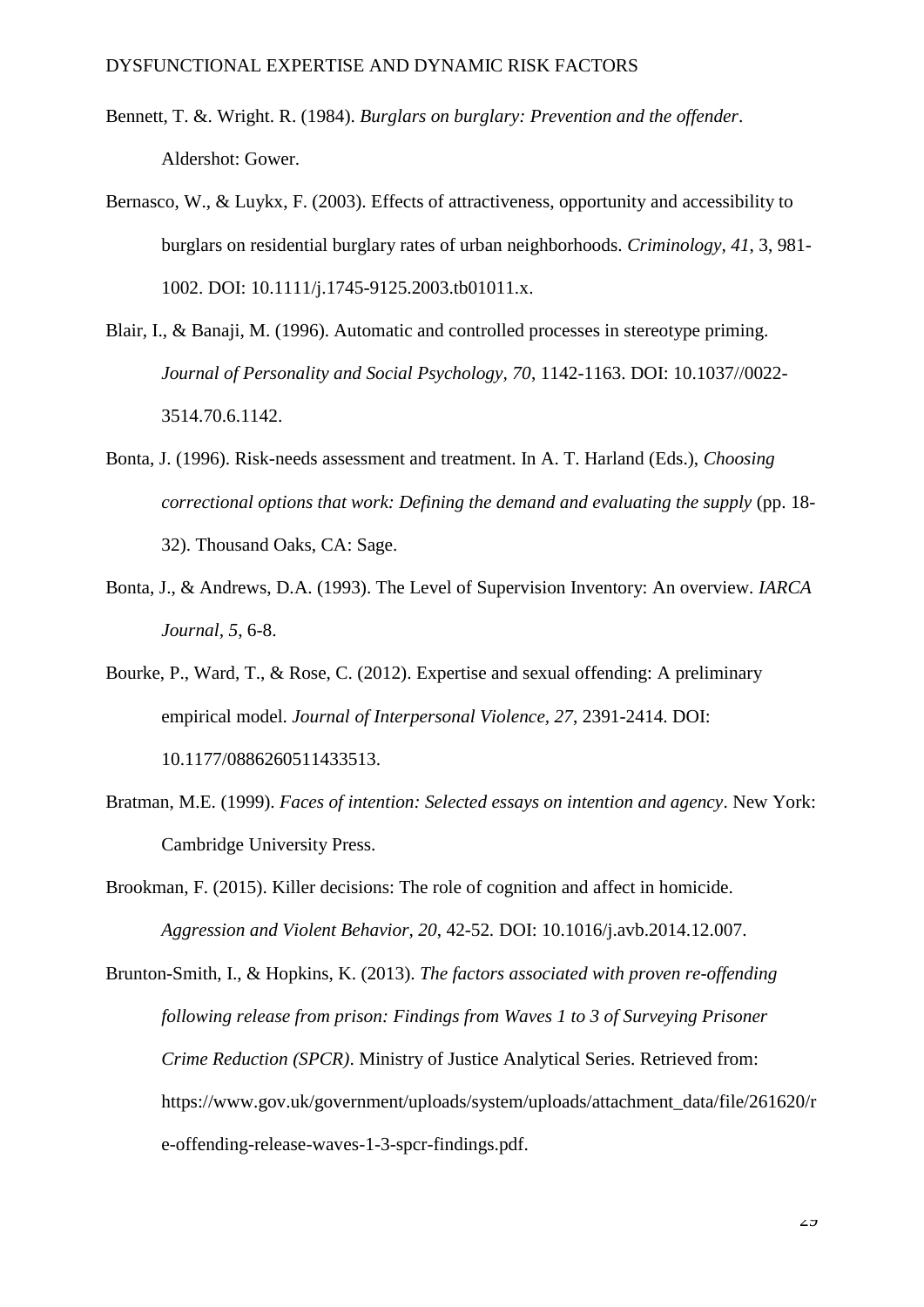- Butler, H. & Gannon, T. (2015). The scripts and expertise of firesetters: A preliminary conceptualization. *Aggression and Violent Behavior, 20*, 72-81. [DOI:](http://dx.doi.org/10.1016/j.avb.2014.12.011)  [10.1016/j.avb.2014.12.011.](http://dx.doi.org/10.1016/j.avb.2014.12.011)
- Casey, S. (2015). Drug-related offending: Expertise and decision making. *Aggression and Violent Behavior, 20,* 82-91. [DOI: 10.1016/j.avb.2014.12.010.](http://dx.doi.org/10.1016/j.avb.2014.12.010)
- Chartrand, T.L., & Bargh, J.A. (2002). Nonconscious motivations: Their activation, operation, and consequences. In A. Tesser, D. Stapel, & J. Wood (Eds.), *Self and motivation: Emerging psychological perspectives* (pp. 13–41). Washington, DC: American Psychological Association.
- Clare, J. (2011). Examination of systematic variations in burglars' domain-specific perceptual and procedural skills. *Psychology, Crime & Law, 17*, 199-214. DOI: 10.1080/10683160903025810.
- Coupe, T., & Blake, L. (2006). Daylight and darkness targeting strategies and the risks of being seen at residential burglaries. *Criminology, 44*, 431-464. DOI: 10.1111/j.1745- 9125.2006.00054.x
- Craig, L.A., Browne, K.D., & Beech, A.R. (2008). *Assessing risk in sex offenders: A practitioner's guide*. Chichester, UK: Wiley.
- Cromwell, P., Olson, J. & Avary, D. (1991). *Breaking and entering: An ethnographic analysis of burglary.* Newbury Park: Sage.

Day, A., & Bowen, E. (2015). Offending competency and coercive control in intimate partner violence**.** *Aggression and Violent Behavior, 20*, 62-71*.* [DOI:](http://dx.doi.org/10.1016/j.avb.2014.12.004)  [10.1016/j.avb.2014.12.004.](http://dx.doi.org/10.1016/j.avb.2014.12.004)

Deslauriers-Varin, N., & Beauregard, E. (2010). Victims' routine activities and sex offenders' target selection scripts: A latent class analysis. *Sexual Abuse: A Journal of Research and Treatment, 22*, 315–342. DOI: 10.1177/1079063210375975.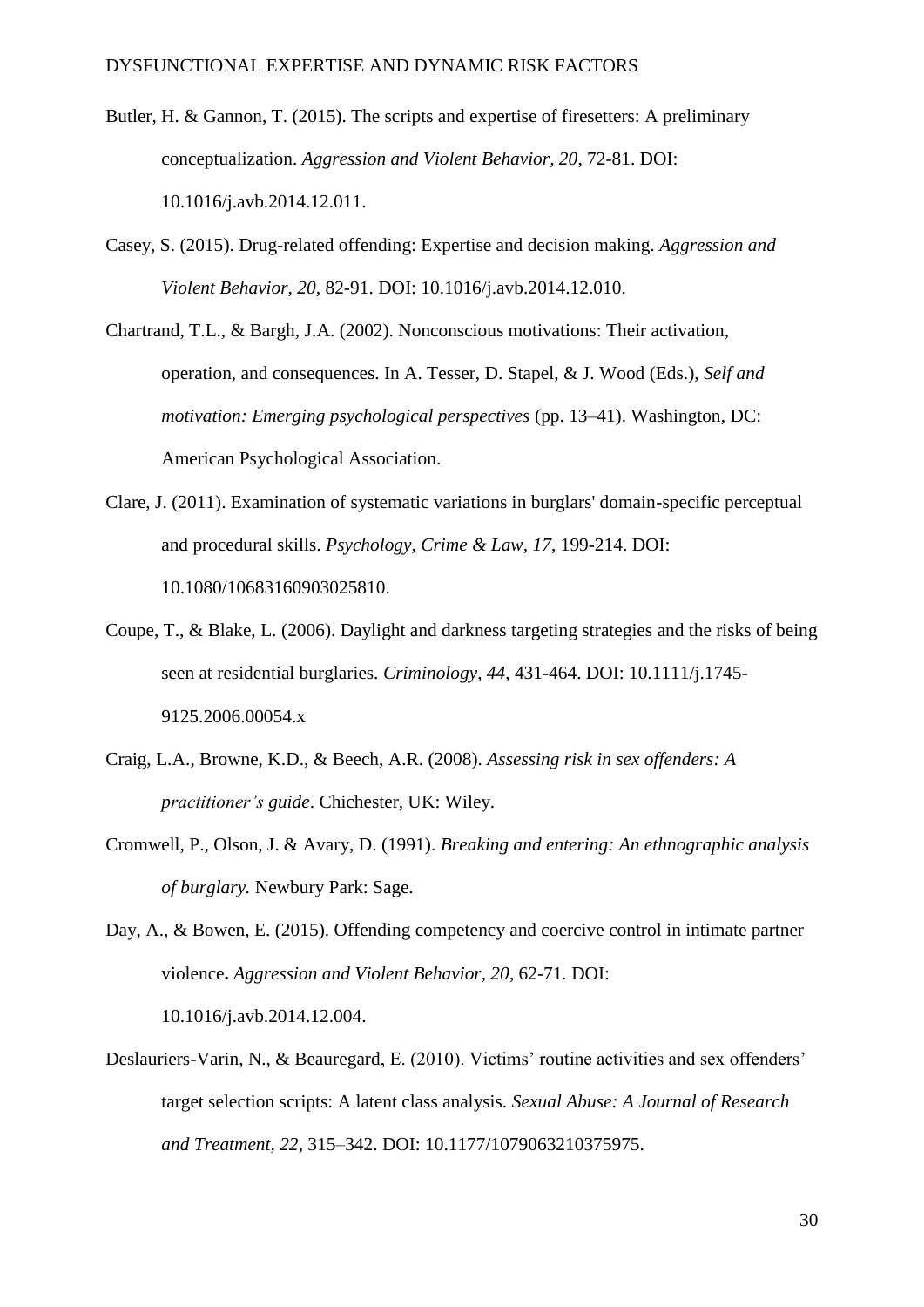- Devine, P. (1989). Stereotypes and prejudice: Their automatic and controlled components. *Journal of Personality and Social Psychology, 56*, 5-18. DOI: http://dx.doi.org/10. 1037/0022-3514.56.1.5.
- Dowden, C., & Andrews, D.A. (2003). Does family intervention work for delinquents? Results of a meta‐analysis. *Canadian Journal of Criminology and Criminal Justice, 45*, 327-342. DOI: [http://dx.doi.org/10.3138/cjccj.45.3.327.](http://dx.doi.org/10.3138/cjccj.45.3.327)
- Dowden, C., & Andrews, D.A. (2004). The importance of staff practices in delivering effective correctional treatment: A meta-analysis of core correctional practices. *International Journal of Offender Therapy and Comparative Criminology*, *48*, 203-214. DOI: 10.1177/0306624X03257765.
- Ericsson, K.A. (2006). An introduction to the Cambridge handbook of expertise and expert performance: its development, organisation and content. In K. Ericsson, N. Charness, P. Feltovich & R. Hoffman (Eds.), *The Cambridge handbook of expertise and expert performance* (pp. 3-20). Cambridge: Cambridge University Press.
- Ferrante, A., & Clare, J. (2006*). 'Known' burglars and the stolen goods market in western Australia (Research Report).* Perth: Office of Crime Prevention, Western Australian Department of Premier and Cabinet.
- Fortune, C., Bourke, P., & Ward, T. (2015). Expertise and child sex offenders. *Aggression and Violent Behavior, 20*, 33-41. [DOI: 10.1016/j.avb.2014.12.005.](http://dx.doi.org/10.1016/j.avb.2014.12.005)
- Gannon, T., & Ward, T. (2014). Where has all the psychology gone? A critical review of evidence-based psychological practice in correctional settings. *Aggression and Violent Behavior, 19, 435-446.* [DOI: 10.1016/j.avb.2014.06.006.](http://dx.doi.org/10.1016/j.avb.2014.06.006)
- Garcia-Retamero, R., & Dhami, M.K. (2009). Take-the-best in expert-novice decision strategies for residential burglary. *Psychonomic Bulletin & Review*, *16*, 163-169. DOI: 10.3758/PBR.16.1.163.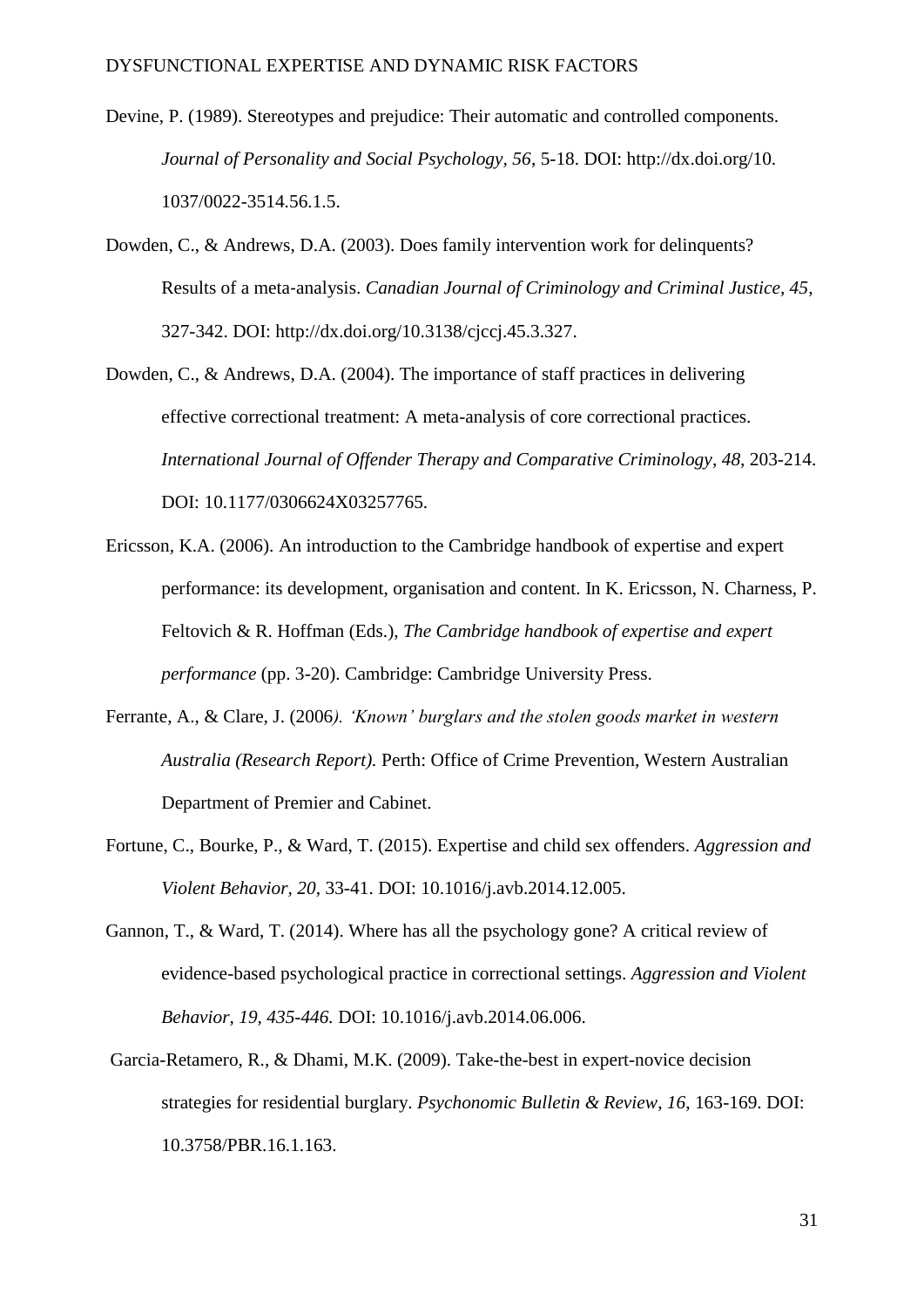- Hanson, R.K., Bourgon, G., Helmus, L., & Hodgson, S. (2009). The principles of effective correctional treatment also apply to sexual offenders: A meta-analysis. *Criminal Justice and Behavior, 36*, 865-891. DOI: 10.1177/0093854809338545.
- Hanson, R.K., & Harris, A.J.R. (2000).Where should we intervene? Dynamic predictors of sexual offense recidivism. *Criminal Justice and Behavior*, *27*, 6-35. DOI: 10.1177/0093854800027001002.
- Hanson, R.K., & Thornton, D. (2000). Improving risk assessments for sex offenders: A comparison of three actuarial scales. *Law and Human Behavior, 24*, 119-136. DOI: [http://dx.doi.org/10.1023/A:1005482921333.](http://psycnet.apa.org/doi/10.1023/A:1005482921333)
- Harris, G.T., & Rice, M.E. (1997). Mentally disordered offenders: What research says about effective service. In C. D. Webster, & M. A. Jackson (Eds.), *Impulsivity: Theory, assessment, and treatment* (pp. 361 – 393). New York: The Guilford Press.
- Hearndon, I., & Magill, C. (2004). *Decision-making by house burglars: Offenders' perspectives.* Home Office Research Findings No. 249. London: Home Office.
- Heffernan, R., & Ward, T. (2015). The conceptualization of dynamic risk factors in child sex offenders: An agency model. *Aggression and Violent Behavior, 24*, 250-260. [DOI:](http://dx.doi.org/10.1016/j.avb.2015.07.001) [10.1016/j.avb.2015.07.001.](http://dx.doi.org/10.1016/j.avb.2015.07.001)
- Hoffman, R., Shadbolt, N., Burton, A., & Klein, G. (1995). Eliciting knowledge from experts: A methodological analysis. *Organizational Behavior and Human Decision Processes, 62*, 129-158. DOI: [10.1006/obhd.1995.1039.](http://dx.doi.org/10.1006/obhd.1995.1039)
- Holmes, E.A., Lang, T.J., & Shah, D.M. (2009). Developing interpretation bias modification as a "cognitive vaccine" for depressed mood: Imagining positive events makes you feel better than thinking about them verbally. *Journal of Abnormal Psychology, 118*, 76-88. DOI: http://dx.doi.org/10.1037/a0012590.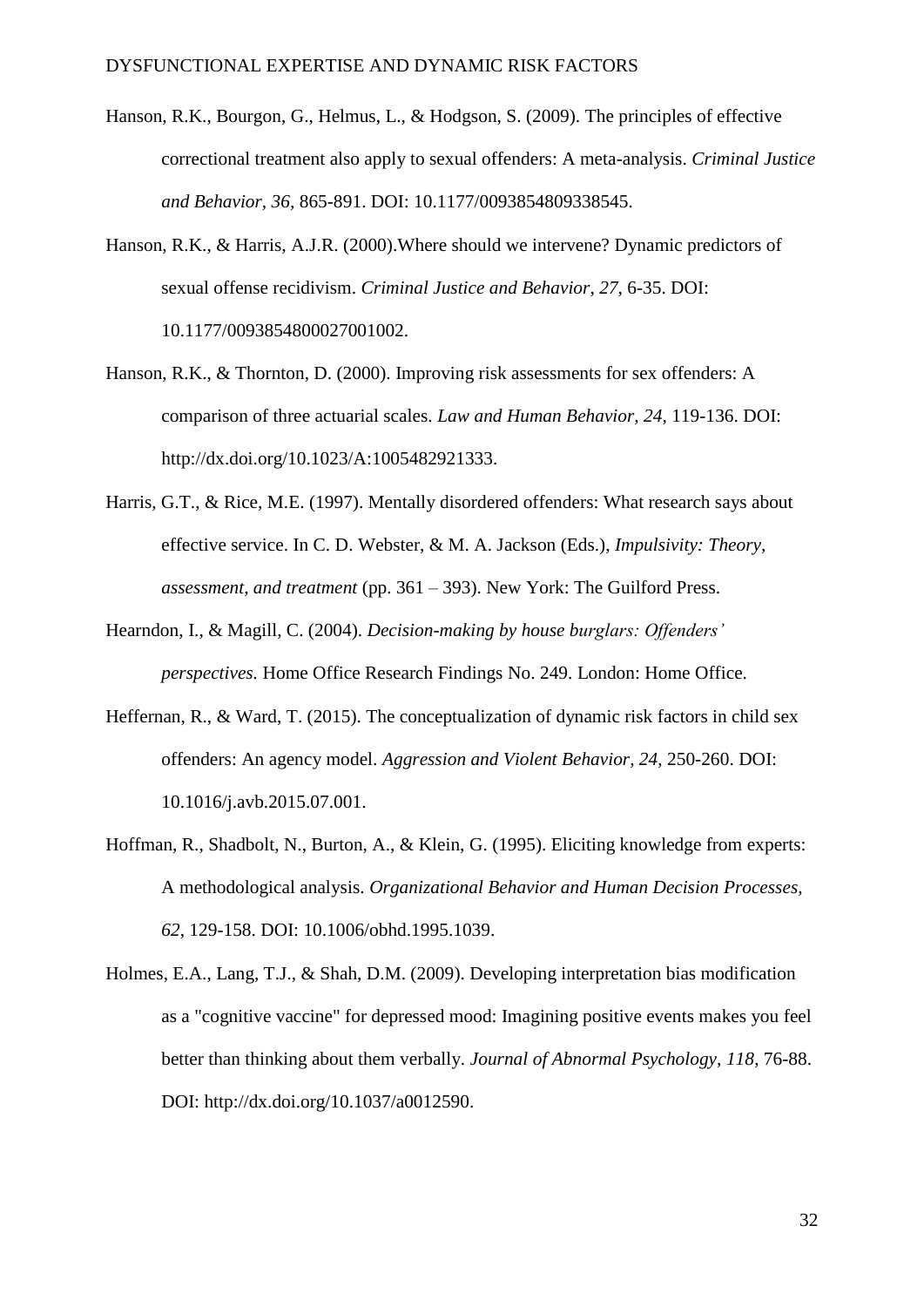Homel, R., Macintyre, S., & Wortley, R. (2014). How burglars decide on targets: A computer based scenario approach. In B. LeClerc & R.Wortley (Eds.). *Cognition and crime: Offender decision making and script analyses.* Oxford: Routledge.

Kahneman, D. (2011). *Thinking, fast and slow*. New York: Farrar, Strauss, Giroux.

- Katz, J. (1988). *Seductions of crime: Moral and sensual attractions in doing evil* (5th Eds.). New York: Basic Books.
- Kemshall, H. (2001). *Risk assessment and management of known sexual and violent offenders: A review of current issues* (Home Office Police Research Series Paper 140). London, England: Home Office.
- Klein, G. (2009). *Streetlights and shadows: Searching for the keys to adaptive decision making*. Cambridge, MA: MIT Press.
- Leclerc, B., Carpentier, J., & Proulx, J. (2006). Strategies adopted by sexual offenders to involve children in sexual activity. In R. Wortley & S. Smallbone (Eds.), *Situational prevention of child sexual abuse, Crime Prevention Studies* (Vol. 19, pp. 251-270). Monsey, NY: Criminal Justice Press.
- Logie, R.H., Wright, R.T., & Decker, S.H. (1992). Recognition memory performance and residential burglary. *Applied Cognitive Psychology, 6*, 109-123. DOI: 10.1002/acp.2350060203
- Macleod, C., & Mathews, A. (1988). Anxiety and the allocation of attention to threat. *The Quarterly Journal of Experimental Psychology Section A: Human Experimental Psychology, 40*, 653-670. DOI: 10.1080/14640748808402292.
- Mann, R.E., Hanson, R.K., & Thornton, D. (2010). Assessing risk for sexual recidivism: Some proposals on the nature of psychologically meaningful risk factors. *Sexual Abuse: A Journal of Research and Treatment, 22,* 191-217. DOI: 10.1177/1079063210366039.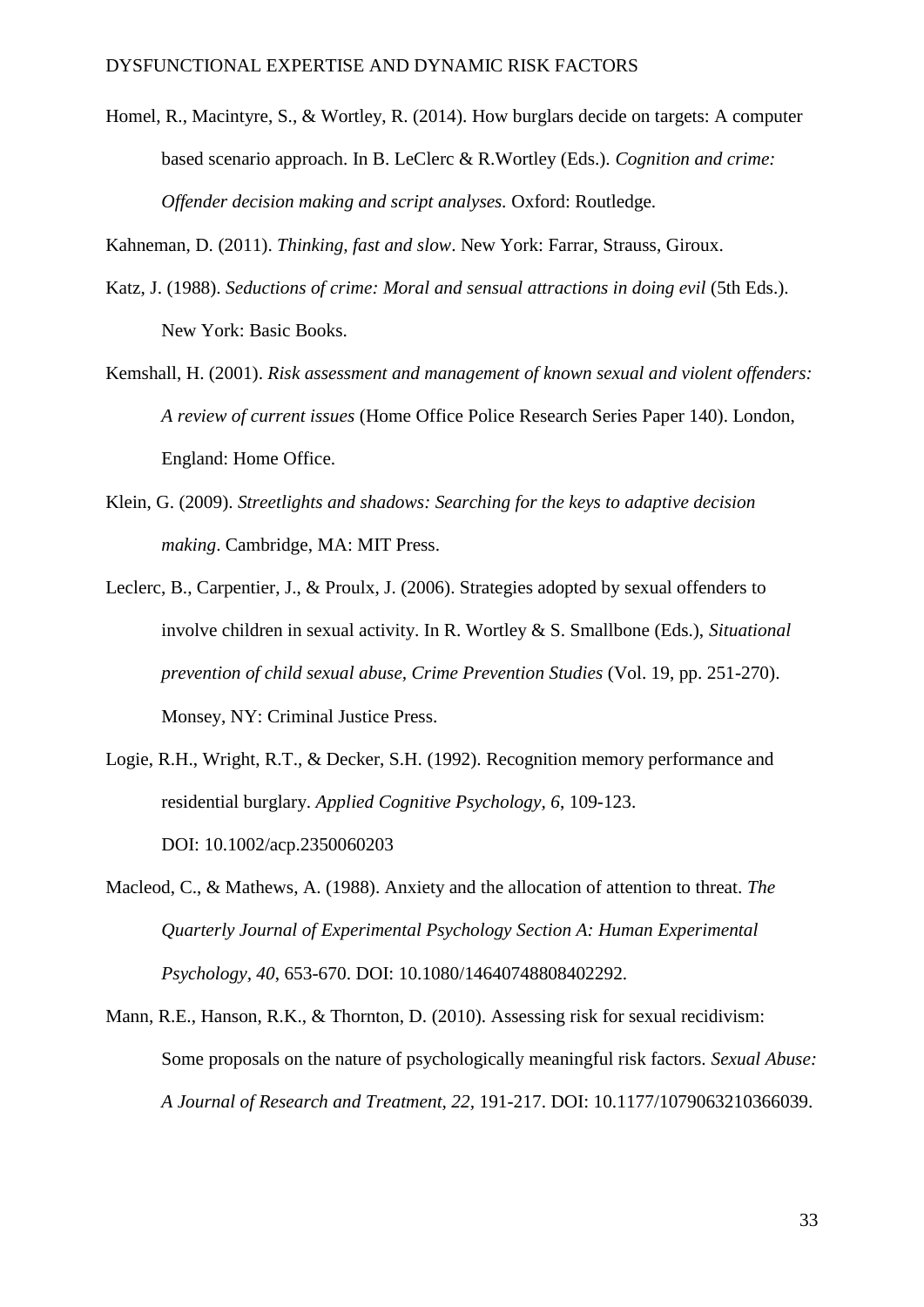- Marteau, T.M., French, D.P., Griffin, S.J., Prevost, A.T., Sutton, S., Watkinson, C, Attwood, S., & Hollands, G.J. (2010). Effects of communicating DNA-based disease risk estimates on risk-reducing behaviours. *The Cochrane Database of Systematic Reviews (10)*: CD007275. DOI: 10.1002/14651858.CD007275.pub2.
- Marteau, T.M., Hollands, G.J., & Fletcher, P.C. (2012). Changing human behaviour to prevent disease: The importance of targeting automatic processes. *Science, 337*, 1492-1495. DOI: 10.1126/science.1226918.
- Maruna, S. (2001). *Making good: How ex*‐*convicts reform and rebuild their lives*. Washington, DC: American Psychological Association.
- McGuire, J. (1995). *What works: reducing reoffending. Guidelines from research and practice (Eds.).* Chichester: John Wiley and Sons.
- Mullins, C.W., & Wright, R. (2003). Gender, social networks, and residential burglary. *Criminology, 41*, 813-840. DOI: 10.1111/j.1745-9125.2003.tb01005.x
- Nee, C. (2015). Understanding expertise in burglars: from pre-conscious scanning to action and beyond. *Aggression and Violent Behavior, 20*, 53-61. [DOI: 10.1016/j.avb.2014.12.006](http://dx.doi.org/10.1016/j.avb.2014.12.006)
- Nee, C., & Ioannou, S. (forthcoming). What have neuroscientific approaches to research taught us about acquisitive offenders?
- Nee, C., & Meenaghan, A. (2006). Expert decision-making in burglars. *British Journal of Criminology, 46*, 935-949. DOI: 10.1093/bjc/azl013.
- Nee, C. & Taylor, M. (1988). Residential burglary in the Republic of Ireland: A situational perspective. *Howard Journal, 27*, 105-116. DOI: 10.1111/j.1468-2311.1988.tb00609.x.
- Nee, C., & Taylor, M. (2000). Examining burglars' target selection: Interview, experiment, or ethnomethodology? *Psychology, Crime & Law, 6*, 45–60. DOI: 10.1080/10683160008410831.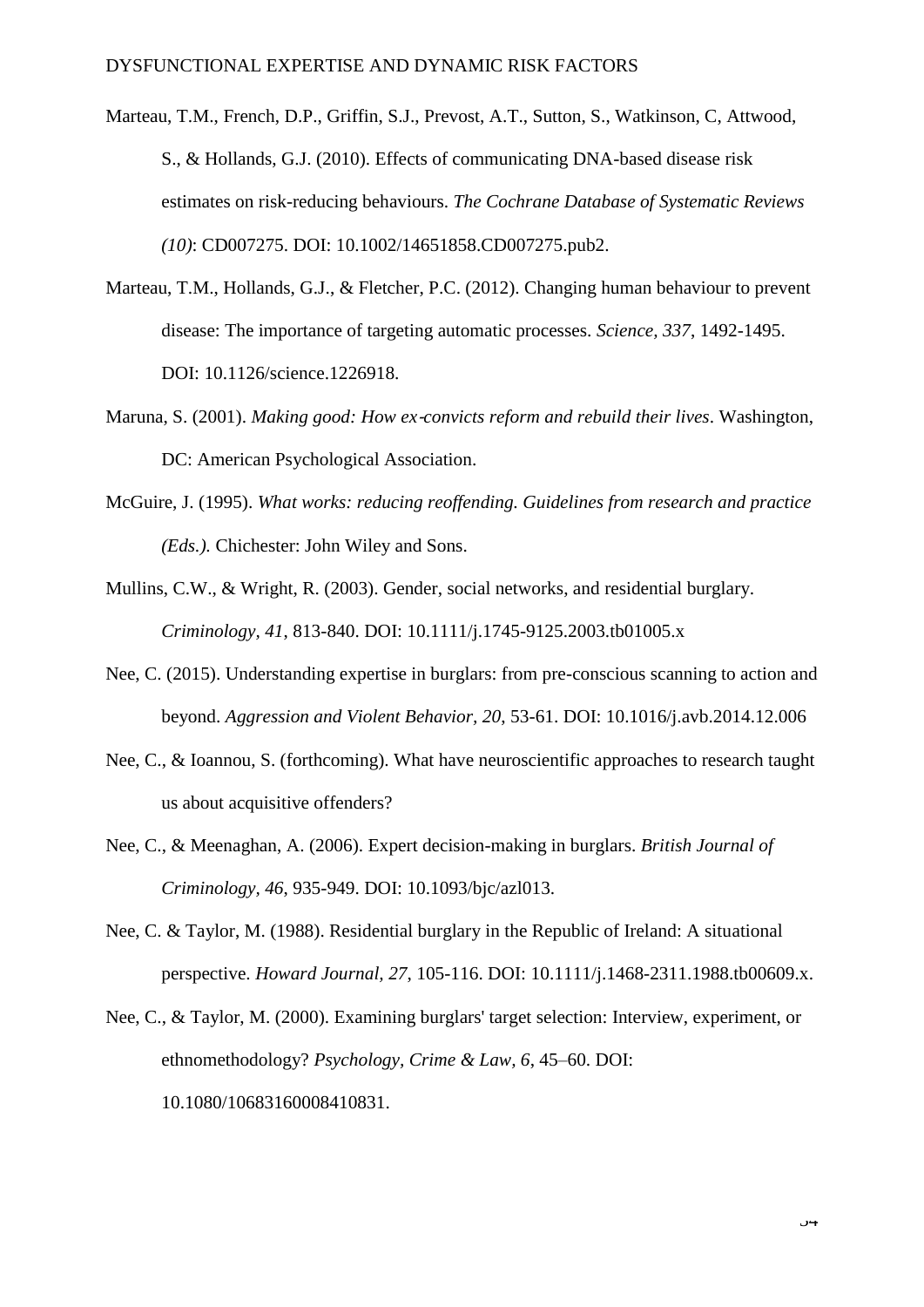- Nee, C., & Ward, T. (2015). Review of expertise and its general implications for correctional psychology and criminology. *Aggression and Violent Behavior, 20*, 1-9. [DOI:](http://dx.doi.org/10.1016/j.avb.2014.12.002)  [10.1016/j.avb.2014.12.002.](http://dx.doi.org/10.1016/j.avb.2014.12.002)
- Nee, C., White, M., Woolford, K., Pascu, T., Barker, L., & Wainwright, L. (2015). New methods for examining expertise in burglars in natural and simulated environments: Preliminary findings. *Psychology Crime and Law, 21*, 507-513. DOI: 10.1080/1068316X.2014.989849.
- O'Ciardha, C. (2015). Experts in rape: Evaluating the evidence for a novice-to-expert continuum in the offense behavior and cognition of sexual offenders. *Aggression and Violent Behavior, 20,* 26-32. [DOI: 10.1016/j.avb.2014.12.003.](http://dx.doi.org/10.1016/j.avb.2014.12.003)
- Office for National Statistics. (2014). Crime in England and Wales, Year ending December 2013. Statistical Bulletin. Retrieved from: [http://www.ons.gov.uk/ons/dcp171778\\_360216.pdf.](http://www.ons.gov.uk/ons/dcp171778_360216.pdf)
- Papies, E.K. (2012). Goal priming in dieters: Recent insights and applications. *Current Obesity Reports*, *1*, 99-105. DOI: 10.1007/s13679-012-0009-8.
- Quinsey, V.L., Harris, G.T., Rice, M.E., & Cormier, C.A. (2006). *Violent offenders: Appraising and managing risk* (2<sup>nd</sup> Eds.). Washington, DC: American Psychological Association.
- Raynor, P., Kynch, J., Roberts, R., & Merrington, S. (2000). *Risk and need assessment in probation services: An evaluation* (Home Office Research Study 211). London, England: Home Office.
- Rengert, G.F., & Wasilchick, J. (2000). *Suburban burglary: A tale of two suburbs.* Chicago: Thomas.
- Roberto, C.A., Baik, J., Harris, J.L., & Brownell, K.D. (2010). Influence of licensed characters on children's taste and snack preferences. *Pediatrics, 126*, 88-93. DOI: 10.1542/peds.2009-3433.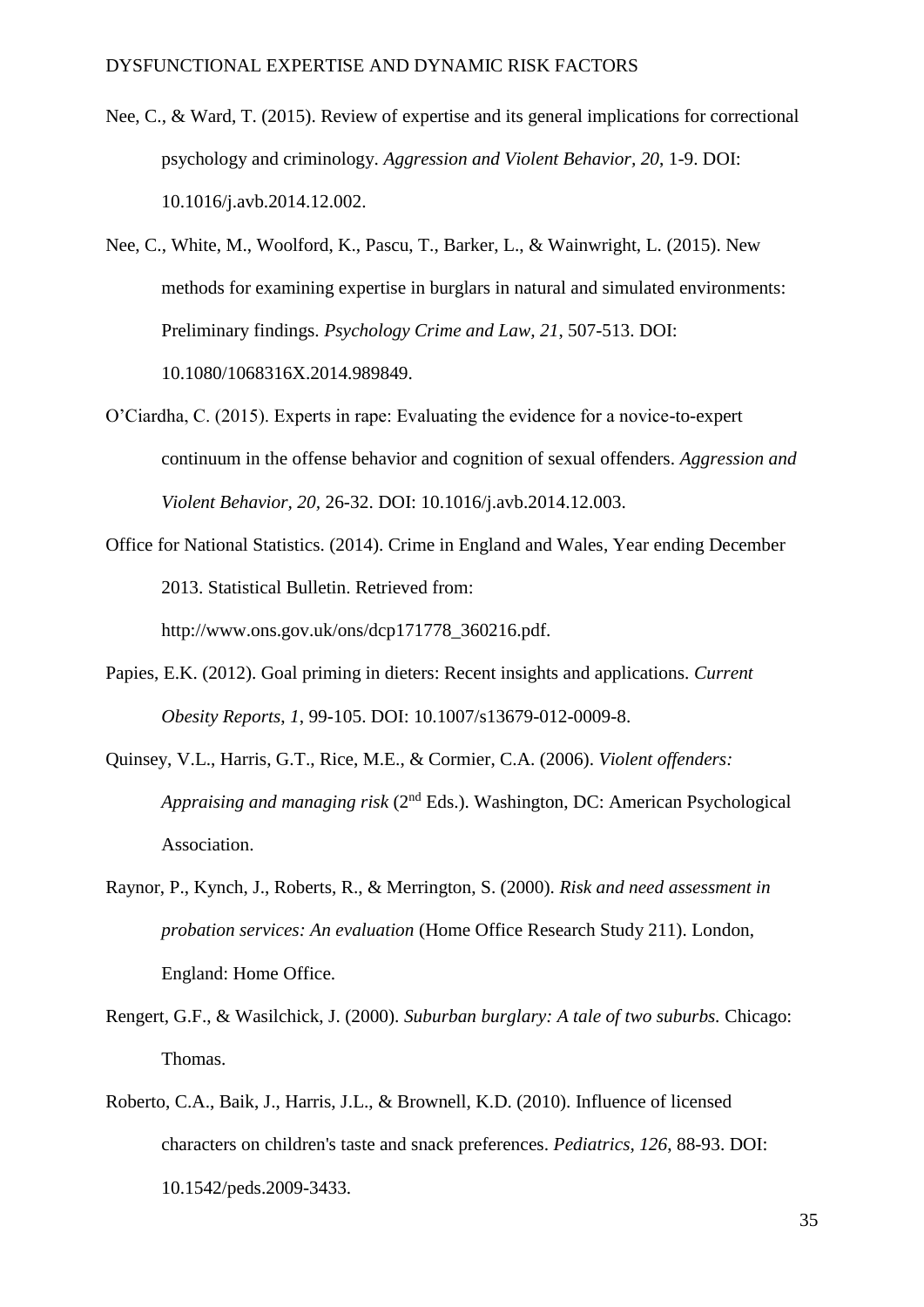- Rogers, R. (2000). The uncritical acceptance of risk assessment in forensic practice. *Law and Human Behavior, 24*, 595-605. DOI: 10.1023/A:1005575113507.
- Ross, R.R., & Fabiano, E.A. (1985). *Time to think: A cognitive model of delinquency prevention and rehabilitation.* Johnson City, TN: Institute of Social Sciences and Arts.
- Sample, L.L., & Bray, T.M. (2006). Are sex offenders different? An examination of rearrest patterns. *Criminal Justice Policy Review, 17*, 83-102. DOI: 10.1177/0887403405282916.
- Shanteau, J. (1992). How much information does an expert use? Is it relevant? *Acta Psychologica, 81*, 75-86. DOI: 10.1016/0001-6918(92)90012-3.
- Shover, N. (1973). The social organization of burglary. *Social Problems, 4*, 499-514. DOI: [http://dx.doi.org/10.2307/799711.](http://dx.doi.org/10.2307/799711)
- Shover, N. (1996). *Great pretenders: Pursuits and careers of persistent thieves*. Colorado: Westview Press.
- Snook, B., Dhami, M.K., & Kavanagh, J. (2011). Simply criminal: Predicting burglars' occupancy decisions with a simple heuristic. *Law and Human Behavior, 35*, 316-326. DOI: 10.1007/s10979-010-9238-0.
- Strack, F., & Deutsch, R. (2004). Reflective and impulsive determinants of social behaviour. *Personality and Social Psychology Review, 8*, 220-247. DOI: 10.1207/s15327957pspr0803\_1.

Tarling, R. (1993). *Analysing offending: Data, models and interpretations*. London: HMSO.

Tarullo, A.R., Obradovic, J., & Gunnar, M.R. (2009). Self-control and the developing brain. *Zero to Three, 29*, 31-37. Retrieved from: http://web.stanford.edu/group/sparklab/pdf/Tarullo,%20Obradovic,%20Gunnar%20(20 09,%200-3)%20Self-Control%20and%20the%20Developing%20Brain.pdf.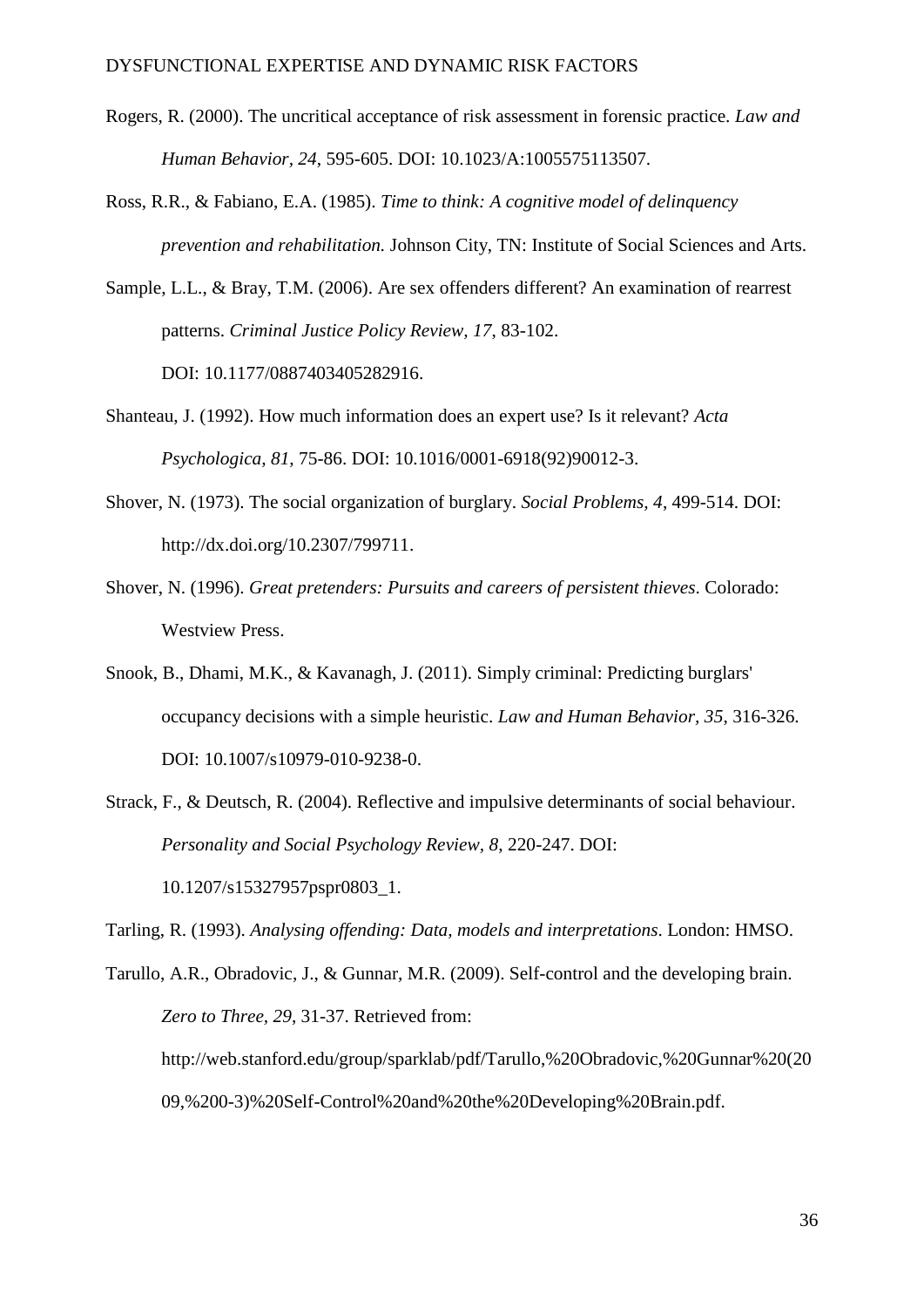- Taylor, M. & Nee, C. (1988). The role of cues in simulated residential burglary: A preliminary investigation. *British Journal of Criminology, 28*, 396-401. Retrieved from: http://bjc.oxfordjournals.org/content/28/3/396.full.pdf.
- Thornton, D. (2002). Constructing and testing a framework for dynamic risk assessment. *Sexual Abuse: A Journal of Research and Treatment, 14*, 137-151. DOI: 10.1177/107906320201400205.
- Thornton, D. (2013). Implications of our developing understanding of risk and protective factors in the treatment of adult male sexual offenders. *International Journal of Behavioral Consultation and Therapy, 8,* 62-65. Retrieved from: [http://www.baojournal.com/IJBCT/IJBCT-8\\_3-4/A12.pdf.](http://www.baojournal.com/IJBCT/IJBCT-8_3-4/A12.pdf)
- Topalli, V. (2005). Criminal expertise and offender decision-making: An experimental analysis of how offenders and non-offenders differentially perceive social stimuli. *British Journal of Criminology, 45*, 269-295. DOI: 10.1093/bjc/azh086.
- Topalli, V. (2006). The seductive nature of autotelic crime: How neutralization theory serves as a boundary condition for understanding street crime. *Sociological Inquiry, 76*, 475-501. DOI: 10.1111/j.1475-682X.2006.00167.x.
- Topalli, V., Jacques, S., & Wright, R. (2015). "It takes skills to take a car": Perceptual and procedural expertise in carjacking. *Aggression and Violent Behavior, 20,* 19-25. [DOI:](http://dx.doi.org/10.1016/j.avb.2014.12.001) [10.1016/j.avb.2014.12.001.](http://dx.doi.org/10.1016/j.avb.2014.12.001)
- Vieraitis, L., Copes, H., Powell, Z., & Pike, A. (2015). A little information goes a long way: Expertise and identity theft. *Aggression and Violent Behavior, 20, 10-18.* [DOI:](http://dx.doi.org/10.1016/j.avb.2014.12.008)  [10.1016/j.avb.2014.12.008.](http://dx.doi.org/10.1016/j.avb.2014.12.008)
- Ward, T. (1999). Competency and deficit models in the understanding and treatment of sexual offenders. *Journal of Sex Research, 36,* 298-305. DOI: 10.1080/00224499909552000.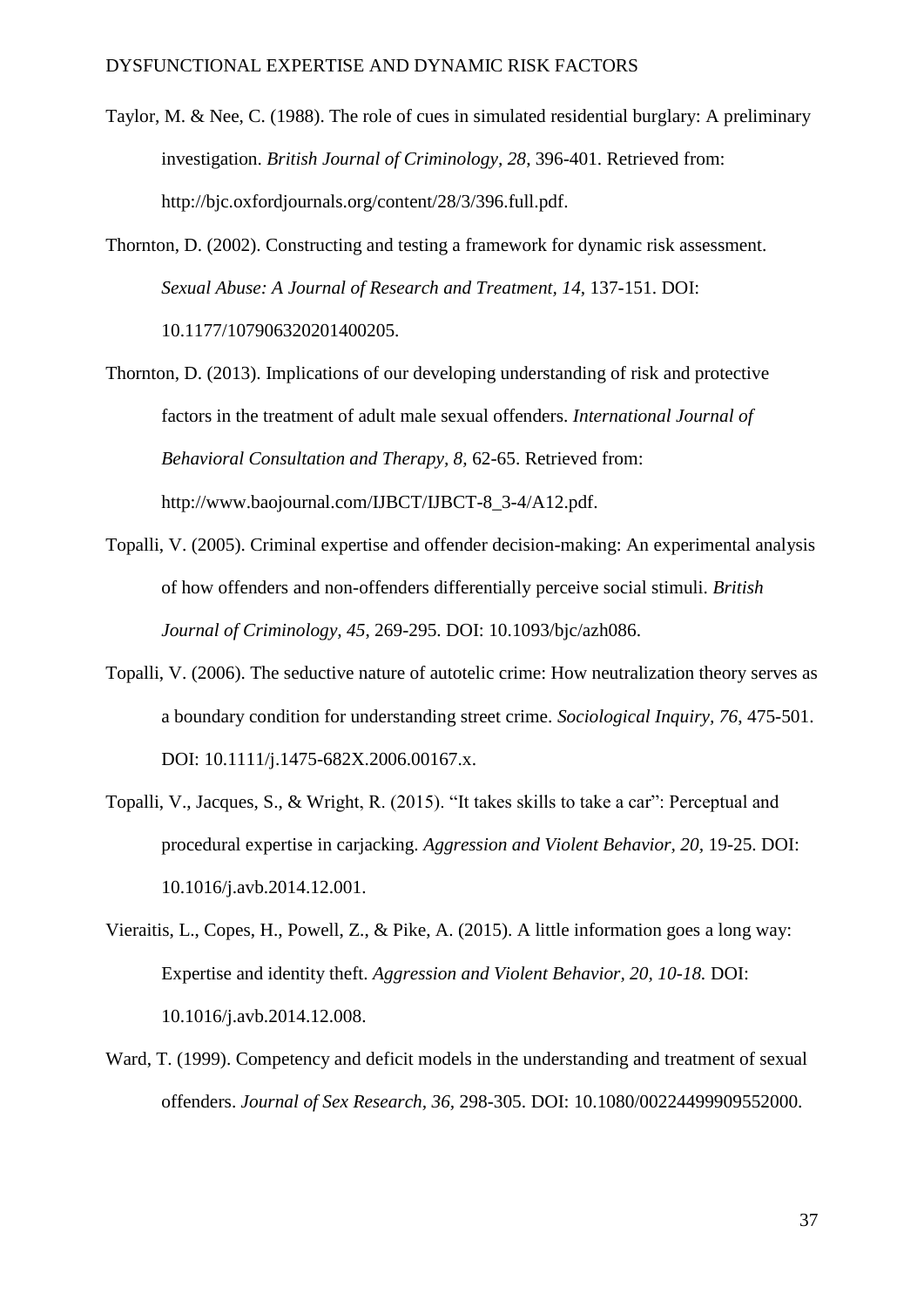- Ward, T. (2014). The explanation of sexual offending: From single factor theories to integrative pluralism. *Journal of Sexual Aggression, 20*, 130-141. DOI: 10.1080/13552600.2013.870242.
- Ward, T. (2015). Detection of dynamic risk factors and correctional practice. *Criminology & Public Policy, 14*, 105-111. DOI:10.1111/1745-9133.12115.
- Ward, T., & Beech, A.R. (2015). Dynamic risk factors: A theoretical dead-end? *Psychology, Crime & Law, 21*, 100-113. DOI: 10.1080/1068316X.2014.917854.

Ward, T., & Brown, M. (2004). The good lives model and conceptual issues in offender rehabilitation. *Psychology, Crime, and Law*, *10*, 243-257. DOI: 10.1080/10683160410001662744.

- Ward, T., & Hudson, S.M. (2000). Sexual offenders' implicit planning: A conceptual model. *Sexual Abuse: A Journal of Research and Treatment, 12*, 189-202. DOI: 10.1023/A:1009534109157.
- Ward, T., & Maruna, S. (2007). *Rehabilitation: Beyond the risk assessment paradigm*. London, UK: Routledge.
- Ward, T., Mesler, J., & Yates, P. (2007). Reconstructing the Risk-Need-Responsivity model: A theoretical elaboration and evaluation. *Aggression and Violent Behavior, 12*, 208-228. [DOI: 10.1016/j.avb.2006.07.001.](http://dx.doi.org/10.1016/j.avb.2006.07.001)

Ward, T., & Stewart, C.A. (2003). The treatment of sex offenders: Risk management and good lives. *Professional Psychology: Research and Practice, 34, 353-360. DOI:* 10.1037/0735-7028.34.4.353.

Watkins, E.R., Baeyens, C.B., & Read, R. (2009). Concreteness training reduces dysphoria: Proof-of-principle for repeated cognitive bias modification in depression. *Journal of Abnormal Psychology, 118*, 55-64. DOI: http://dx.doi.org/10.1037/a0013642.